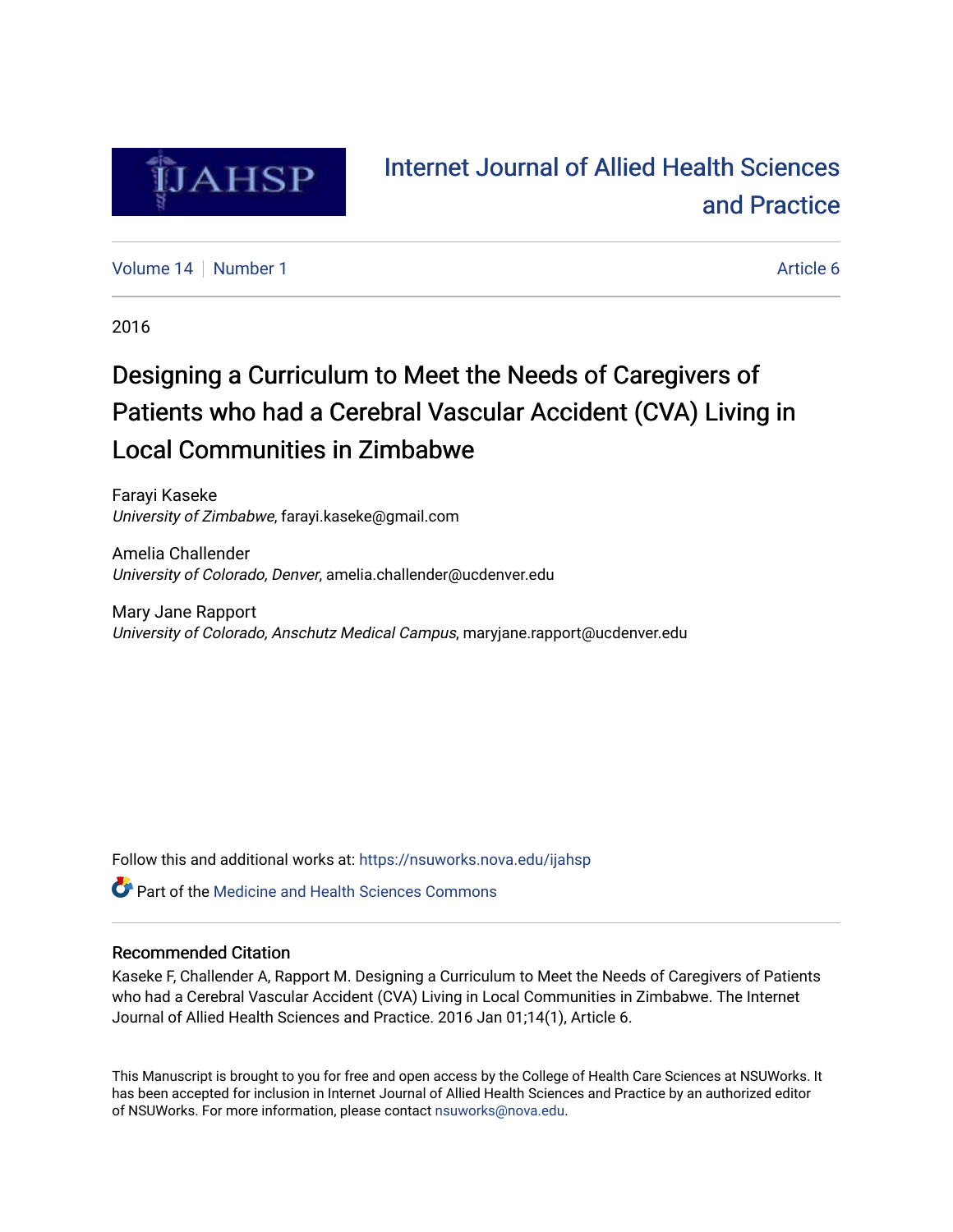### Abstract

Background: Cerebral Vascular Accident (CVA), or stroke, has become an epidemic in Zimbabwe with the incidence rising significantly over the past two decades. Most patients in Zimbabwe who have had a CVA are initially admitted into a hospital for the acute phase of care and later discharged back to the community and into the care of their family. Although caregivers are forced to suddenly take on a critical role in the daily care and rehabilitation of the person who has had a stroke and continues to have disabilities, there is little to prepare someone for these responsibilities at the time the patient returns home or even in the weeks and months following. Caregiver support, which can be extended through education in how to assist the patient with daily routines and mobility, has been shown to improve the quality of life of patients and caregivers. The need to develop a standardized curriculum for use with family and other primary caregivers was identified by faculty involved in health professions education at the University of Zimbabwe College of Health Sciences. The primary purpose of the curriculum was to meet the needs of caregivers responsible for individuals who had a CVA and returned to live in their local communities in Zimbabwe. Purpose: Thus, the purpose of this paper is to describe the process of curriculum development, from needs assessment through curricular design and evaluation, as an opportunity to demonstrate how physical therapists and other allied health professionals can address community need through curriculum design. Methods: A questionnaire was developed to ascertain curricular content from the people who had a stroke and designated caregivers. Results: Intended outcomes of the curriculum included evidence of (1) decreased caregiver burden among caregivers responsible for people who have survived a stroke and returned to live in their local communities in Zimbabwe; and (2) increased function and health related quality of life of the patient who has had a stroke and of their caregiver over a period of one year. Conclusion: Although this curriculum was designed specifically to meet the needs of caregivers in Zimbabwe, the process for curriculum development and the curriculum content can be adapted in many other countries and for other rehabilitation related situations.

### Author Bio(s)

- Farayi Kaseke, BScHPT, MScPT, MScSM, Lecturer, Physiotherapy Program, Department of Rehabilitation, College of Health Sciences, University of Zimbabwe, Harara, Zimbabwe.
- Amelia Challender, MA, Senior Evaluation Specialist, The Evaluation Center School of Education and Human Development, University of Colorado, Denver, CO, US.
- Mary Jane Rapport, PT, DPT, PhD, FAPTA, Professor, School of Medicine, Physical Therapy Program, University of Colorado, Anschutz Medical Campus, Aurora, Colorado, US.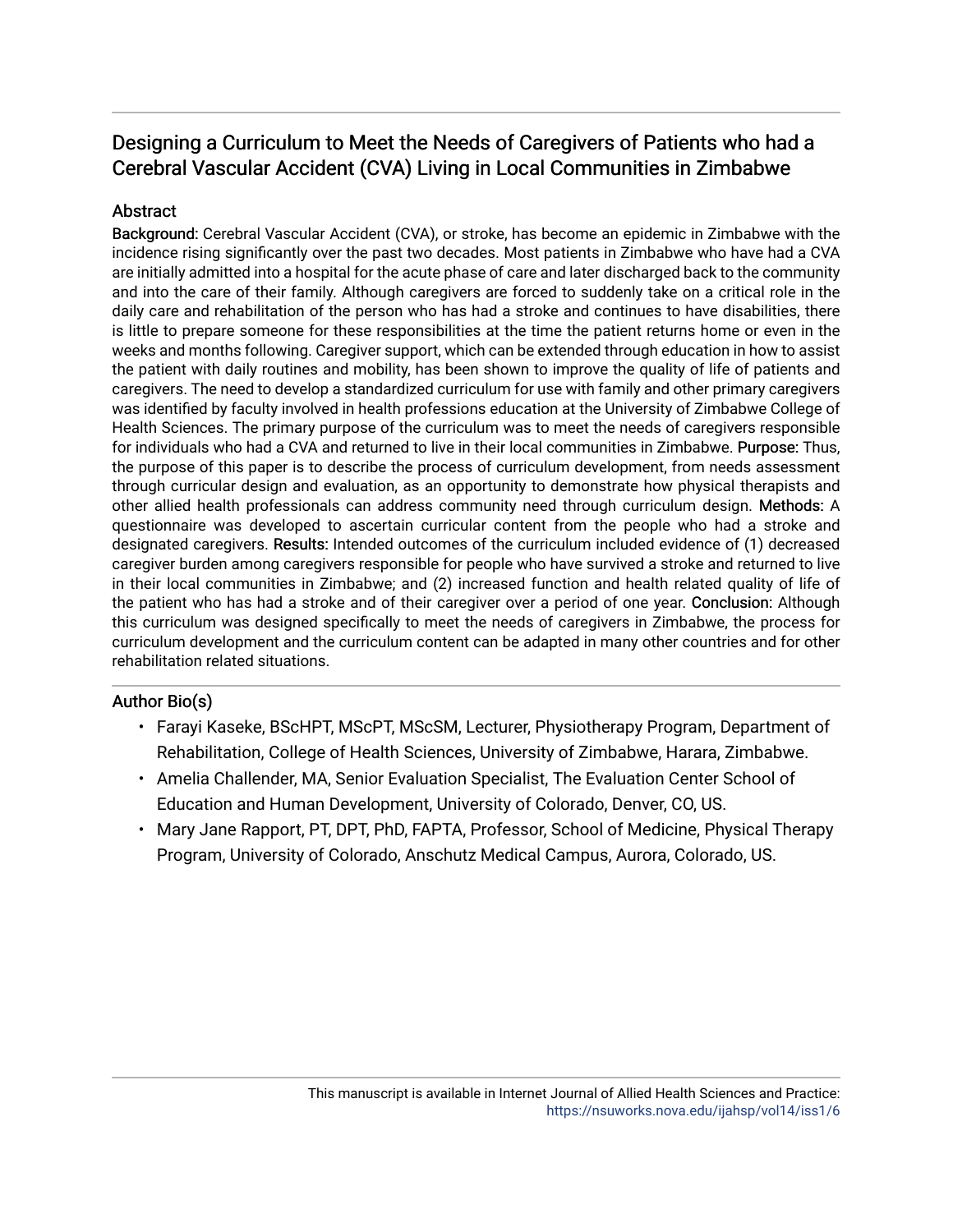

The Internet Journal of Allied Health Sciences and Practice *Dedicated to allied health professional practice and education* **Vol. 14 No. 1 ISSN 1540-580X**

Designing a Curriculum to Meet the Needs of Caregivers of Patients who had a Cerebral Vascular Accident (CVA) Living in Local Communities in Zimbabwe

> Farayi Kaseke, BScHPT, MScPT, MScSM<sup>1</sup> Amelia Challender, MA<sup>2</sup> Mary Jane Rapport, PT, DPT, PhD, FAPTA<sup>3</sup>

- 1. University of Zimbabwe
- 2. University of Colorado, Denver
- 3. University of Colorado, Anschutz Medical Campus

Zimbabwe / United States

#### **ABSTRACT**

Cerebral Vascular Accident (CVA), or stroke, has become an epidemic in Zimbabwe with the incidence rising significantly over the past two decades. Most patients in Zimbabwe who have had a CVA are initially admitted into a hospital for the acute phase of care and later discharged back to the community and into the care of their family. Although caregivers are forced to suddenly take on a critical role in the daily care and rehabilitation of the person who has had a stroke and continues to have disabilities, there is little to prepare someone for these responsibilities at the time the patient returns home or even in the weeks and months following. Caregiver support, which can be extended through education in how to assist the patient with daily routines and mobility, has been shown to improve the quality of life of patients and caregivers. The need to develop a standardized curriculum for use with family and other primary caregivers was identified by faculty involved in health professions education at the University Of Zimbabwe College Of Health Sciences. The primary purpose of the curriculum was to meet the needs of caregivers responsible for individuals who had a CVA and returned to live in their local communities in Zimbabwe. **Purpose:** Thus, the purpose of this paper is to describe the process of curriculum development, from needs assessment through curricular design and evaluation, as an opportunity to demonstrate how physical therapists and other allied health professionals can address community need through curriculum design. **Methods:** A questionnaire was developed to ascertain curricular content from the people who had a stroke and designated caregivers. **Results:** Intended outcomes of the curriculum included evidence of (1) decreased caregiver burden among caregivers responsible for people who have survived a stroke and returned to live in their local communities in Zimbabwe; and (2) increased function and health related quality of life of the patient who has had a stroke and of their caregiver over a period of one year. **Conclusion:** Although this curriculum was designed specifically to meet the needs of caregivers in Zimbabwe, the process for curriculum development and the curriculum content can be adapted in many other countries and for other rehabilitation related situations.

#### **INTRODUCTION**

Cerebral Vascular Accident (CVA), or stroke, has become an epidemic in Zimbabwe with the incidence rising significantly over the past two decades. In the capital city of Harare alone, the rate has gone from 31/100,000 to 57/100,000 in the decade from 1986- 1997 and then increased further to 107/100 000 by 2011.<sup>1-3</sup> As such, Zimbabwe now ranks  $85<sup>th</sup>$  in the world in terms of incidence of stroke with an age adjusted death rate of 107.75 per 100,000.<sup>1-3</sup> Most patients in Zimbabwe who have had a CVA, heretofore referred to as stroke, are initially admitted into a hospital for the acute phase of care. But when stable, these individuals with disabilities are discharged back to the community and into the care of their family on whom they rely heavily for physical, emotional, and psychological support.<sup>4</sup> Rehabilitation starts in the acute phase during initial hospitalization, but during this period, the rehabilitation personnel rarely meet with the caregivers of these patients who have had a stroke to discuss ongoing progress and to make plans prior to discharge. A primary reason for this absence of meetings and communications is likely that family visitation and rehabilitation treatment occurs at different times without attempts to coordinate meetings. Thus, in most cases, the only time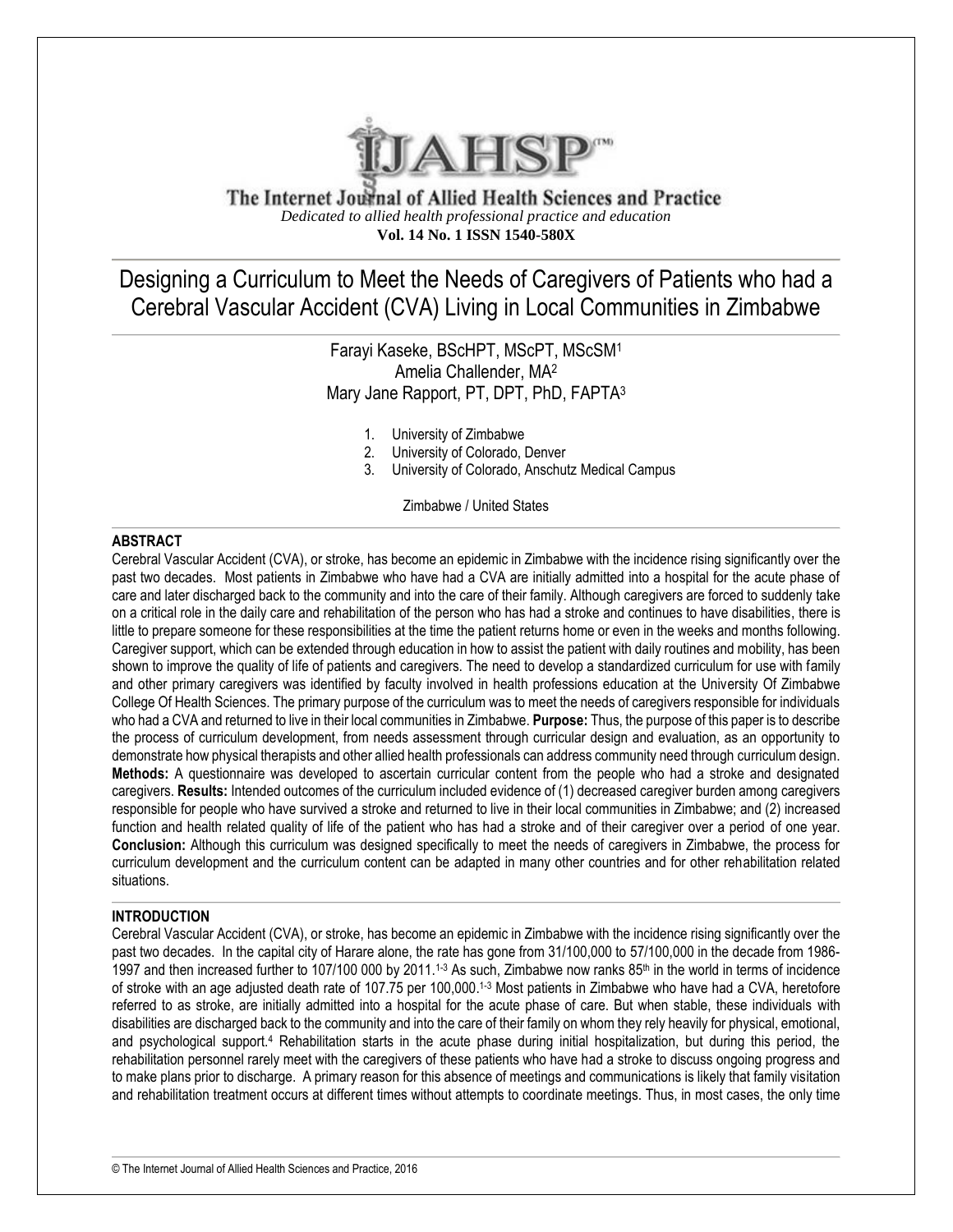the caregiver is involved in stroke rehabilitation is upon discharge when the caregivers are given a home program to ensure continuity of care with outpatient follow up visits to a specialized stroke clinic. However, financial constraints and distances from rural communities to the centralized health centers in Zimbabwe where the outpatient services are located may limit follow up and ongoing support for these caregivers.

A successful patient discharge hinges on the premise that family members and close relatives will provide necessary care, but in reality, relatives are suddenly thrust into a caregiver role upon patient discharge, for which they are ill-prepared, leaving them in a predicament around providing adequate and supportive care.<sup>5</sup> Since most of the recovery following a stroke takes place at home over many months, patient dependence creates a significant burden on the caregivers who find themselves assuming new roles on top of existing responsibilities in their daily lives. In fact, the result of the additional burden may lead to a breakdown in the caregivers' health resulting in an erosion and eventual disintegration of the support provided to the patient who had a stroke by the caregiver.<sup>4,5,7</sup> The success of family caregiver support may determine the final outcome of patients who have had a stroke because the ability of the family caregivers to adjust to the patient's disability has implications for the patient's quality of life and participation within their family and community.<sup>7</sup>

Following discharge from the hospital, patients may continue to be seen in an outpatient status at the rehabilitation clinics where caregivers are usually encouraged to attend therapy sessions and may get informal instruction on facilitation of transfers, mobility, and activities of daily living tasks. Unfortunately, the primary caregiver is not always the person who brings the patient for rehabilitation services, and any education provided during the clinic visit may not be passed on to the caregiver, or may be shared incorrectly or partially by this second hand source. In addition, coordination of care and case management services are limited to the patient's acute inpatient stay in the hospital and are not designed to provide assistance during any extended outpatient episode of care, including the outpatient visits to a rehabilitation clinic.

Providing caregivers with support through education that will better enable them to assist the patient with daily routines, and mobility has been shown to improve the quality of life of patient and caregivers. A study by Singh et al on caregivers of people living with HIV (PLWHA) in South Africa found that caregivers who received support had a lower caregiver burden and were more than twice as willing to care for another person living with HIV in the future.<sup>8</sup> Kalra et al also found that caregivers who received training reported significantly improved quality of life, burden of care, and mood outcomes at both 3 and 12 months compared to caregivers who had no training.<sup>7</sup> Kalra et al concluded that training caregivers in basic skills of moving and handling and facilitation of activities of daily living reduces the burden of care and improves the quality of life in patients and caregivers. Even more promising is the Cochrane review by Legg et al that identified a structured training program for caregivers of patients returning home after stroke as an intervention with promise of reducing caregiver burden while enhancing their well-being.<sup>9</sup> Only recently has the London Stroke Carers Training Course been published and made more available, and even then, access to materials and tools can be substantially limited in other countries.<sup>10</sup>

The absence of a documented curriculum available for training caregivers of patients who have had a stroke and returned to live in local communities in Zimbabwe was evident; hence, faculty involved in health professions education at the University of Zimbabwe identified the need to develop a standardized curriculum for use with family and other primary caregivers prior to patient discharge from acute care. The process of developing a curriculum to train caregivers of survivors of stroke was guided by the Kern model, which includes six steps: Problem Identification and General Needs Assessment, Targeted Needs Assessment, Goals and Objectives, Educational Strategies, Implementation, and Evaluation and Feedback.<sup>11</sup> After initial problem identification by health professions faculty, a general and targeted needs assessment was conducted to confirm the need for a curriculum and to determine the specific needs of caregivers of people who have had a stroke. Next, the results of the needs assessment were used to develop goals and objectives to guide the curriculum. Next, educational strategies to address these goals and objectives were selected, and a plan to evaluate the program was created. Finally, the program was implemented and evaluated, with evaluation driving continuous program improvement.

The primary purpose of the curriculum was to meet the needs of caregivers responsible for individuals who had a stroke and returned to live in their local communities in Zimbabwe. Intended outcomes of the curriculum included evidence of (1) decreased caregiver burden among caregivers responsible for people who have survived a stroke and returned to live in their local communities in Zimbabwe; and (2) increased function and health related quality of life of the patient who has had a stroke over a period of one year. Thus, the purpose of this paper is to describe the process of curriculum development, from needs assessment through curricular design and evaluation, as an opportunity to demonstrate how physical therapists and other allied health professionals can address community needs through curriculum design. Secondarily, the curriculum is shared here as an outcome of the process. Although this curriculum was designed specifically to meet the needs of caregivers in Zimbabwe, the process for curriculum development and the curriculum content can be adapted in many other countries and for other rehabilitation situations.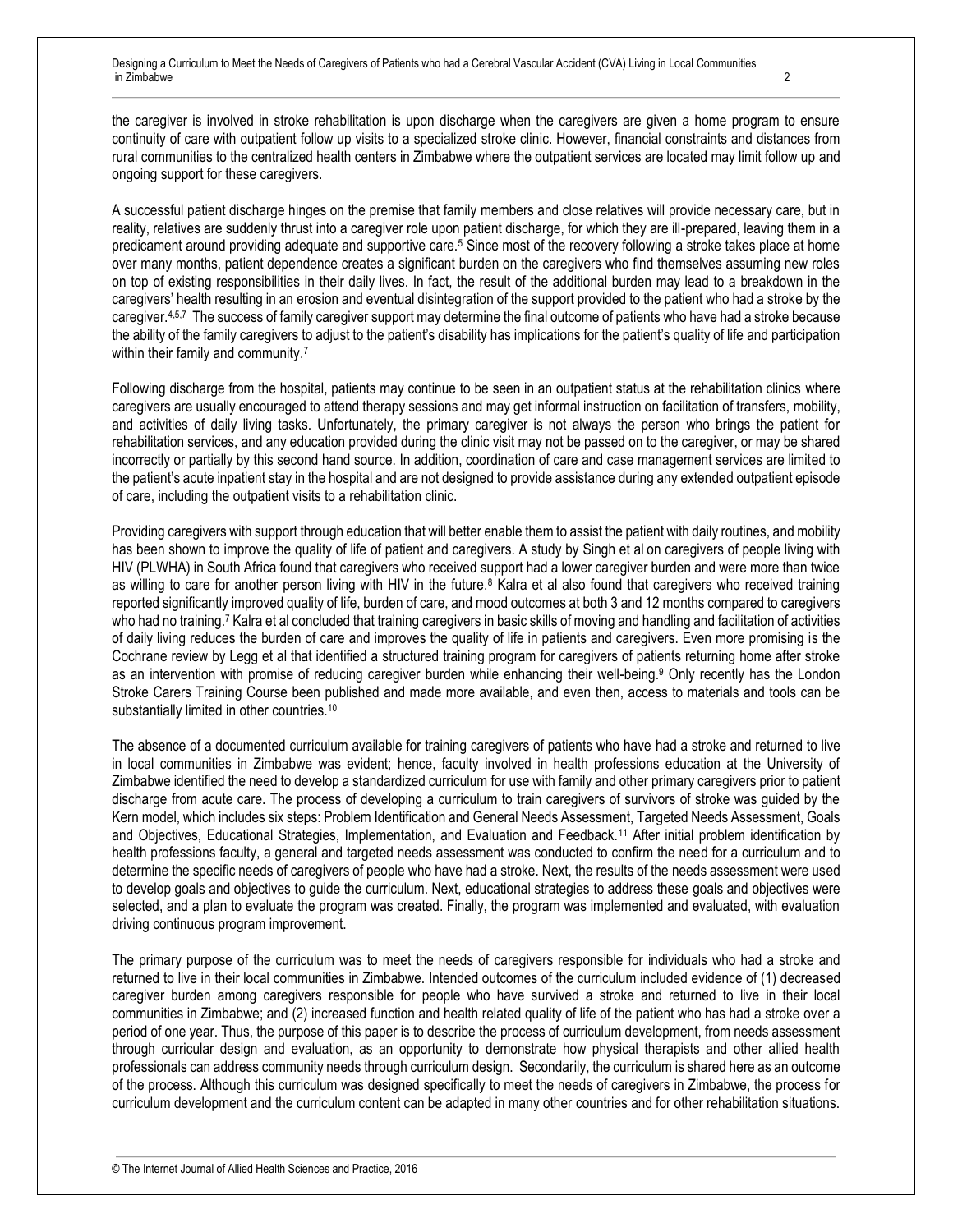#### **METHODS**

To confirm the need for a curriculum beyond what was derived from the knowledge and experience of physical therapy faculty at the University of Zimbabwe, a general and targeted needs assessment was carried out based on the Kern model of curriculum development.<sup>11</sup> Ethical approval to conduct the study was granted by the Joint Parirenyatwa Hospital and University of Zimbabwe College of Health Sciences Research Ethics Committee after clinical directors at the central hospitals granted permission for the study. A data management plan was followed to ensure data were stored safely and confidentially. Specifically, raw data were deidentified, and the files were stored in a safe, locked place that only the principal investigator had access to. De-identified electronic data were stored on a password-protected computer and backed up on a password-protected Dropbox account.

A questionnaire was developed to ascertain curricular content from the intended stakeholder groups (see description of data collection instruments below). Questionnaires were distributed to people who had a stroke and people who were designated caregivers. Questionnaires were completed by 53 people who had survived a stroke and 56 people who served as caregivers to a person who had survived a stroke. The completed questionnaires were manually entered into Microsoft Excel, and descriptive data analysis was conducted using statistical analysis software (Statistical Package for Social Science version 16.0).

#### **Sample Population**

The sample population was chosen using a descriptive cross-sectional design. From May to July 2012, the study team recruited participants meeting inclusion criteria from all patients attending outpatient physiotherapy and occupational therapy within rehabilitation departments at three teaching hospitals in Zimbabwe: Harare, Parirenyatwa, and Chitungwiza.

During the three-month sampling period, rehabilitation patients who met inclusion criteria were recruited to participate in the study. To be eligible for participation, patients had to be adults 18 and older who had received a clinical diagnosis of stroke at least three months prior and had been treated by a physiotherapist at least five times. Individuals were excluded from the study if they had functional limitations before having a stroke or had additional neurological diagnoses. Patients were also excluded if they did not have sufficient cognitive and communication abilities to understand and complete the questionnaire.

At the time of recruitment, participants completed an informed consent process. Among 74 patients who had a stroke receiving services during the three-month period and who met inclusion criteria, 53 consented to participate in the study and completed a questionnaire. The demographics of the participants are described in Table 1.

| Table 1: Socio-demographic Data of People who Survived a Stroke |               |                                |                   |
|-----------------------------------------------------------------|---------------|--------------------------------|-------------------|
|                                                                 |               | <b>Frequency</b><br>$(n = 53)$ | Percentage<br>(%) |
| Age                                                             | 18-44 years   | 10                             | 18.9              |
|                                                                 | 45-65 years   | 14                             | 26.4              |
|                                                                 | $65+$ years   | 29                             | 54.7              |
| Gender                                                          | Male          | 22                             | 41.5              |
|                                                                 | Female        | 31                             | 58.5              |
| Number of strokes                                               | One           | 42                             | 79.2              |
|                                                                 | Two           | 10                             | 18.9              |
|                                                                 | Three or more |                                | 1.9               |

Caregivers of these participants were also recruited for participation if they had attended at least five of the participants' physiotherapy appointments. While it has been noted that caregivers were often uninvolved with patient's appointments, this criteria for inclusion was felt to be important to gather information from caregivers who were able to identify gaps in knowledge or skills that could benefit their ability as a caretaker. Caregivers were defined as individuals living with and helping a person who had a stroke in activities of daily living and advocating on their behalf.<sup>7</sup> In all, 56 caregivers consented to participate. The demographics of the caregiver participants are described in Table 2.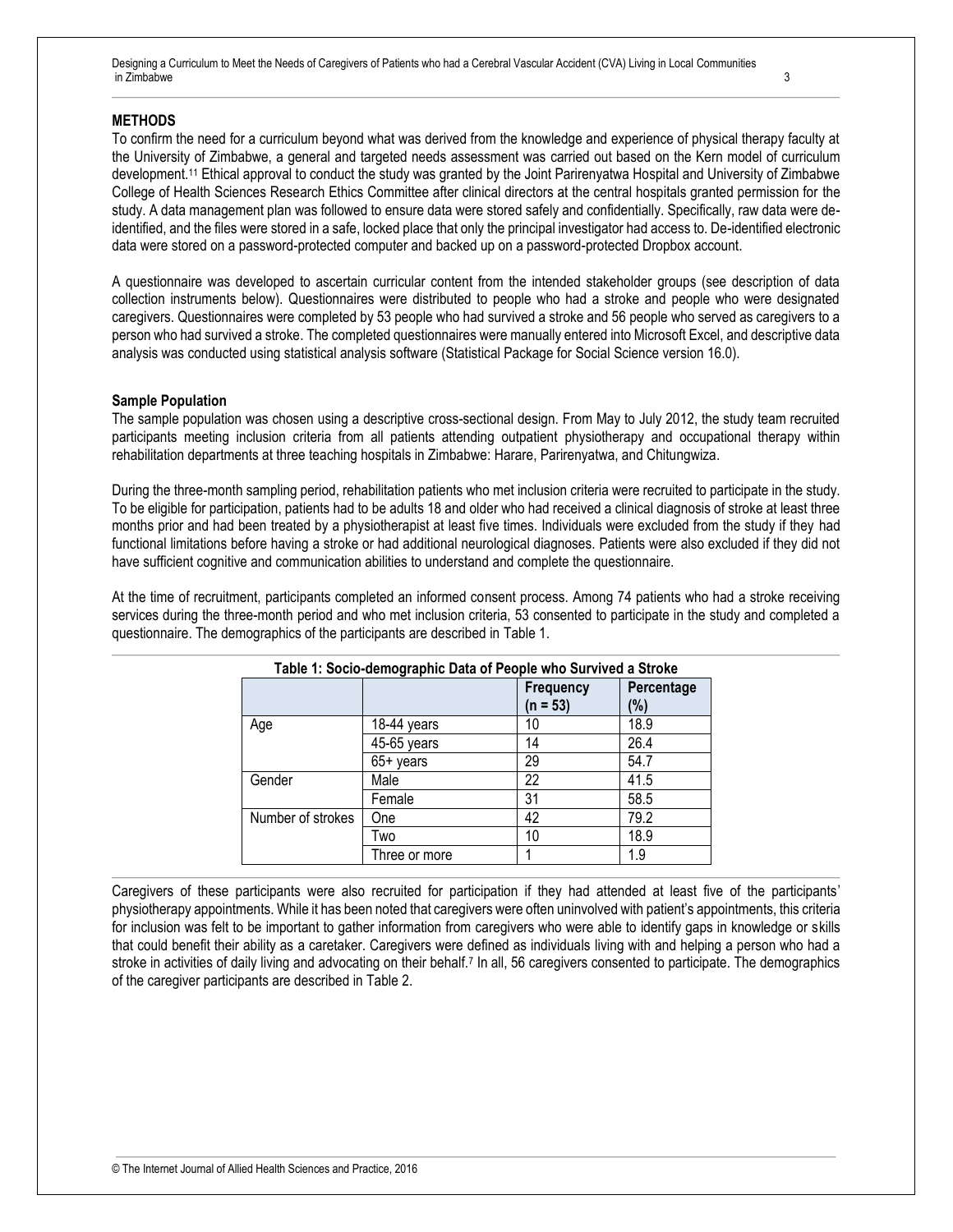| rapid 2. Oodio adinographio Data or Garegivero |              |           |            |
|------------------------------------------------|--------------|-----------|------------|
|                                                |              | Frequency | Percentage |
|                                                |              | (n = 56 ) | (%)        |
| Age                                            | 18-44 years  | 36        | 64.3       |
|                                                | 45-65 years  | 11        | 19.6       |
|                                                | $65+$ years  | 9         | 16.1       |
| Gender                                         | Male         | 24        | 42.9       |
|                                                | Female       | 32        | 57.1       |
| Period as caregiver <sup>a</sup>               | < 3 months   | 22        | 39.3       |
|                                                | >3-6 months  | 9         | 16.1       |
|                                                | >6-9 months  | 11        | 19.6       |
|                                                | >9-12 months | 5         | 8.9        |
|                                                | >12 months   | 9         | 16.1       |

#### **Table 2: Socio-demographic Data of Caregivers**

Note <sup>a</sup>: The overlap in time periods intentionally allowed patients and caregivers the opportunity to select the most accurate time frame to best represent the changes in daily care and responsibilities as the result of stroke.

#### **Data Collection Instruments**

Separate questionnaires were developed for use with people who had a stroke and their caregivers. The questionnaires were designed to understand the needs and gaps in knowledge among both people who had strokes and their caregivers. These instruments included questions drawn from three existing instruments. Questions related to needs were derived from the Southampton Needs Assessment Questionnaire (SNAQ), an instrument designed for use in cross-sectional surveys conducted with individuals with disabilities.<sup>12</sup> Research by Bakas et al provided the basis for questions related to needs, concerns, strategies, and advice for caregivers of people who had a stroke during the first 6 months after discharge from hospital.<sup>13</sup> To understand satisfaction with existing services for other evaluation purposes (separate from this study), the instrument also included questions about perceptions of physiotherapy services, derived from the Verona Service Satisfaction Scale-European version.<sup>14</sup> The two resulting questionnaires combined modified, abbreviated versions of the three instruments into a single form, incorporating only questions relevant to the participant groups in this study (see Appendix A for the questionnaires).

The questionnaires were translated into Shona, the native language of most residents of the Harare area, and piloted at Chitungwiza Central Hospital with three survivors of stroke and three caregivers. Based on the results of the pilot administration, open-ended questions were revised to improve clarity. Following consent, the questionnaires were administered before or after physiotherapy appointments within the hospital's department of rehabilitation. Depending on the literacy of study participants, the instrument was orally administered by a research assistant or completed independently on paper by participants.

#### **RESULTS**

Generally, caregivers' responses to questionnaires confirmed the need for a curriculum. Forty-three caregivers (76.8%) reported a need for information about the warning signs of stroke, 38 (67.9%) reported a need for understanding the risk factors of stroke, and 42 (75%) reported a need to understand the condition of stroke itself. Caregivers also reported a need for assistance in caring for the patient and providing the necessary level of support to assist with mobility and activities of daily living.

Thirty-five caregivers (62.5%) reported needing help with using public transportation with the patient and thirty-two (57.1%) reported needing assistance with patient self-care activities like bathing, dressing and escorting the patient to the bathroom. Twenty-seven (48.2%) reported needing assistance with mobilizing the patient, and 21 (37.5%) reported a need for home adaptations. The caregivers also identified that they needed help on how to communicate with the patient (60.7%), understand and cope with patient's changed personality (51.8%), and address cognitive issues in the patient such as forgetfulness (39.3%).The majority of patients identified their need for assistance with activities of daily living like bathing, dressing and using the bathroom (66%) and need for assistance with mobility (60.4%). The patients recognized their dependence on caregivers for this assistance.

#### **Curriculum Development**

Overall, the findings of the needs assessment reinforced the need for a curriclum. Following Kern's model of curricular development, the curriculum's goals and objectives were informed by responses to the questionnaires; other rehabilitation personnel also informed the process.

Table 3 was developed as a Logic Model to assist with the development of a curriculum and evaluation plan. The Logic Model also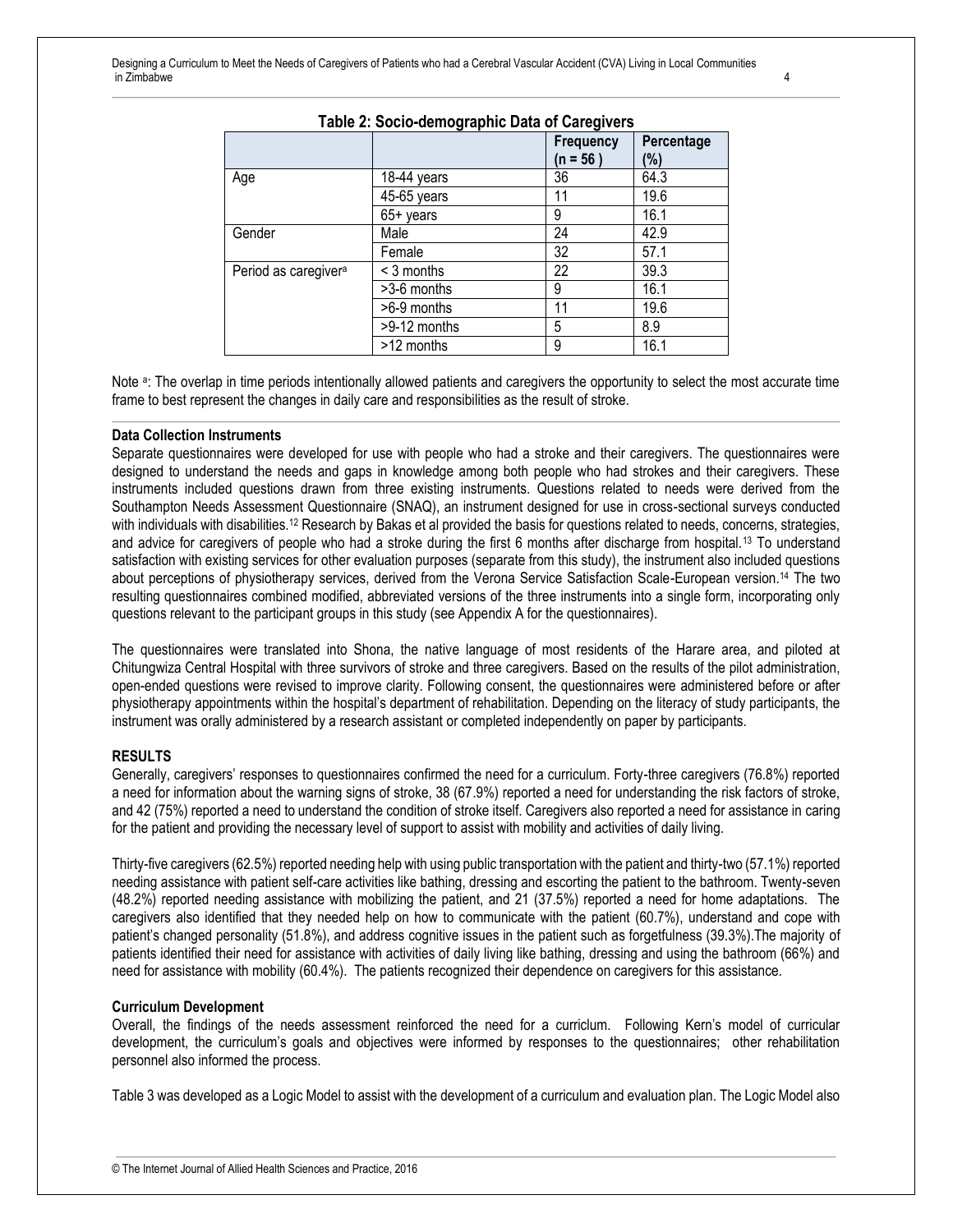served to specifically address the resources necessary for curriculum implementation. Beyond addressing the needs assessment, the overall impact of the curriculum was focused on creating an optimal holistic health care system in Zimbabwe prepared to reduce the impact of stroke on caregivers and as well as the people who have survived a stroke.

| Table 3: Logic Model                                                                                                                                                                                                 |                                                                                                                                                                                                                                                                                                                                                                                                |                                                                                                                                                                                                                                                                                                                                                                                                                                                                                                                                                                                                                                                                                                                                                                                                                                               |                                                                                                                                                                 |                                                                                                                                                               |
|----------------------------------------------------------------------------------------------------------------------------------------------------------------------------------------------------------------------|------------------------------------------------------------------------------------------------------------------------------------------------------------------------------------------------------------------------------------------------------------------------------------------------------------------------------------------------------------------------------------------------|-----------------------------------------------------------------------------------------------------------------------------------------------------------------------------------------------------------------------------------------------------------------------------------------------------------------------------------------------------------------------------------------------------------------------------------------------------------------------------------------------------------------------------------------------------------------------------------------------------------------------------------------------------------------------------------------------------------------------------------------------------------------------------------------------------------------------------------------------|-----------------------------------------------------------------------------------------------------------------------------------------------------------------|---------------------------------------------------------------------------------------------------------------------------------------------------------------|
| <b>Resources</b>                                                                                                                                                                                                     | <b>Outputs</b>                                                                                                                                                                                                                                                                                                                                                                                 | <b>Immediate Program</b>                                                                                                                                                                                                                                                                                                                                                                                                                                                                                                                                                                                                                                                                                                                                                                                                                      | Intermediate                                                                                                                                                    | Impact                                                                                                                                                        |
|                                                                                                                                                                                                                      |                                                                                                                                                                                                                                                                                                                                                                                                | <b>Outcomes</b>                                                                                                                                                                                                                                                                                                                                                                                                                                                                                                                                                                                                                                                                                                                                                                                                                               | <b>Program Outcomes</b>                                                                                                                                         |                                                                                                                                                               |
| -People who<br>have had a<br>stroke<br>-Caregivers of<br>people who<br>have had a<br>stroke<br>-Training<br>materials<br>-Locations<br>where training<br>will be held<br>-Support from<br>communities of<br>interest | - Number of caregivers<br>enrolled<br>- Number of caregivers<br>trained<br>-Number of drop outs<br>- Number of caregivers<br>who develop<br>competencies in<br>caring for individuals<br>after stroke<br>- Number of caregivers<br>who are satisfied with<br>the training program<br>- Number of caregivers<br>confident to care for<br>individuals who have<br>had a stroke after<br>training | -All caregivers of individuals<br>who have had a stroke are<br>knowledgeable, compassionate,<br>and dedicated in their care<br>-Caregivers demonstrate<br>competencies in the following<br>areas:<br>Explaining the causes and<br>$\bullet$<br>symptoms of stroke<br>Explain how to manage<br>people who have had a<br>stroke and carry out<br>infection control in the<br>home<br>Explaining how to<br>physically manage and lift<br>a patient with stroke<br>Can assist patients who<br>have had a stroke with<br>mobility and activities of<br>daily living without<br>Can identify and use<br>resources and services to<br>address their own psycho-<br>emotional needs<br>-Caregivers have confidence<br>and a positive attitude in<br>addressing the primary and<br>secondary problems<br>encountered by people who<br>have had astroke | -People who have had<br>a stroke with<br>caregivers who<br>participated in the<br>training have<br>improved home based<br>support, leading to<br>better health. | Outcomes and<br>prognosis for<br>individuals who<br>have survived a<br>stroke in<br>Zimbabwe is<br>improved and<br>the burden on<br>caregivers is<br>reduced. |

## **Table 3: Logic Model**

**Underlying Assumptions:** 

The training program is fully implemented with fidelity to the established written goals and objectives

Government policies and resources are supportive of the curriculum and training for caregivers

- The total health care system is improved to support the work of caregivers

The goals and objectives of the curriculum were developed around cognitive, psychomotor and affective domains of competency. The overall goal of the curriculum was to improve health outcomes of people who have had a stroke by increasing caregivers' foundational knowledge of stroke as a disease process and improving their skills related to providing daily care to a person who has had a stroke by providing training and resources. It was believed that a two-day course would be able to include sufficient content to meet the goal. Several objectives were constructed around meeting the goal. Table 4 provides more detailed description of the goals and objectives and how each would be addressed within the curriculum.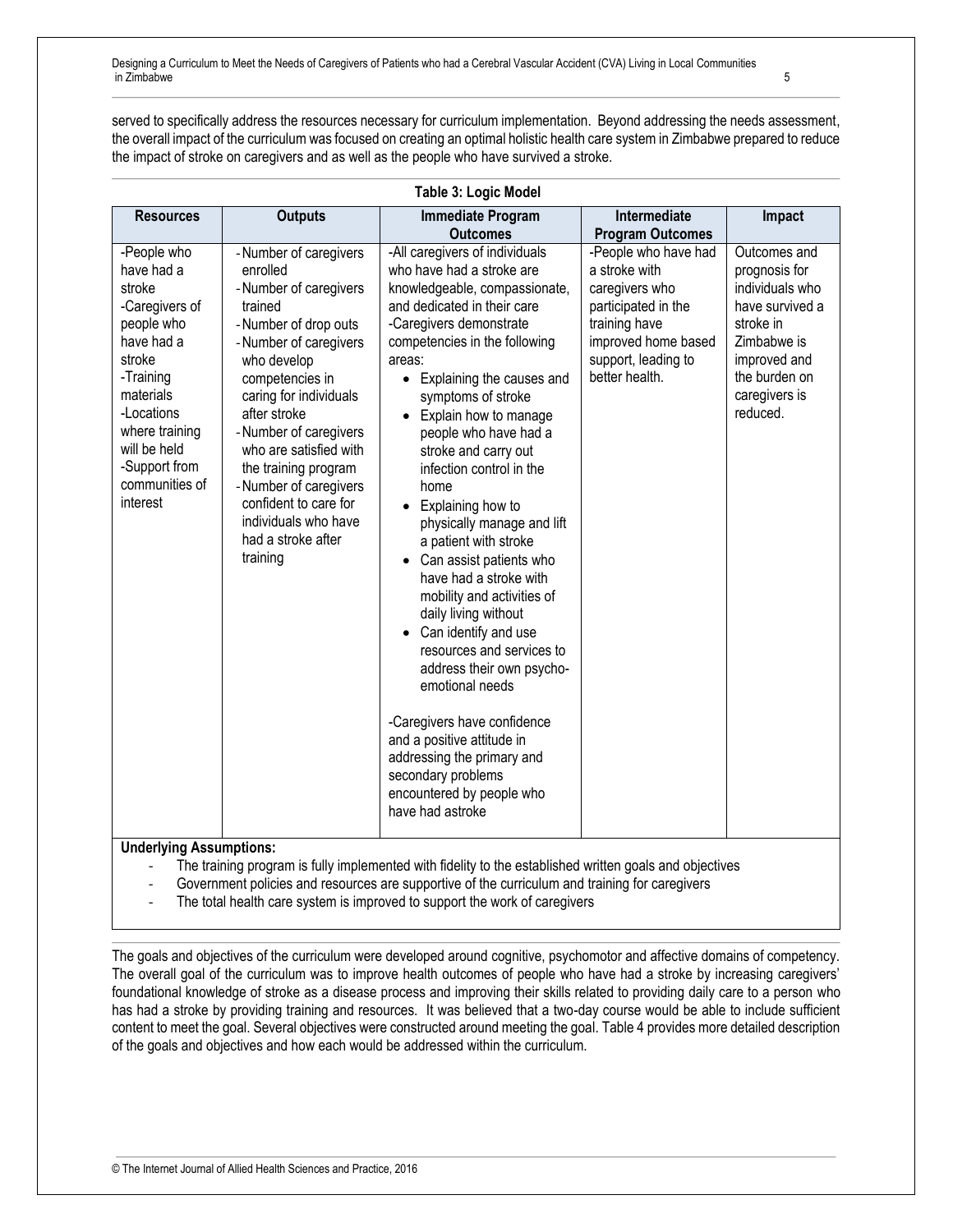#### **Table 4: Goals and Objectives of the Curriculum**

**Goals:** Caregivers of stroke survivors will be knowledgeable about stroke as a condition, co-morbidities and daily management of the stroke patient

| <b>Specific Learning Objectives</b>                                                                                                                                                                                                              | Competency  | <b>Teaching</b>                            | <b>Resources</b>                                | <b>Assessment</b>                                                                |
|--------------------------------------------------------------------------------------------------------------------------------------------------------------------------------------------------------------------------------------------------|-------------|--------------------------------------------|-------------------------------------------------|----------------------------------------------------------------------------------|
|                                                                                                                                                                                                                                                  | Domain      | <b>Methods</b>                             | <b>Needed</b>                                   | <b>Method</b>                                                                    |
| 1. By the end of the first session/day, the<br>participants should be knowledgeable<br>about the common causes and<br>symptoms of stroke as well as problems<br>faced in caring for people who have<br>survived a stroke.                        | Cognitive   | Lecture,<br>Discussion,<br>Videos          | Lecture<br>notes.<br>Pamphlets,<br>Participants | Oral<br>discussion.<br>Feedback and<br>reflection                                |
| 2. By the end of the course, participants<br>should be knowledgeable about the<br>management of patients who have had a<br>stroke and be able to carry out infection<br>control in the home.                                                     | Cognitive   | Lectures,<br>Discussion                    |                                                 |                                                                                  |
| 3. By the end of the course, participants<br>should be able to assist patients who<br>have had a stroke with mobility and<br>activities of daily living without additional<br>support from the trainer.                                          | Psychomotor | Demonstration,<br>Discussion.<br>Role play | <b>Stroke</b><br>patients                       | Practical<br>demonstration<br>Direct<br>observation                              |
| 4. By the end of the course, participants<br>should have a working knowledge of<br>resources and services to address<br>psycho-emotional needs (dealing with<br>stress and bereavement) and be able to<br>describe how to create support groups. | Affective   | Discussion,<br>Presentations               |                                                 | Practical<br>demonstration,<br>Oral<br>discussion.<br>Feedback and<br>reflection |

#### **Syllabus**

The caregiver training was designed as a two- to three-day training course, or workshop that can be delivered by any appropirately trained health care personnel. The primary design was for two days; however, a third day could be added as necessary or upon request.

The syllabus for the curriculum included an introduction and theoretical discussion of simple anatomy of the brain and neurological control of the body functions. Information on the condition and presentation of stroke, physical changes, causes, complications and risk factors, and related diseases were also included. The syllabus also provided content designed to address some of the functional implications and practical aspects of stroke including the effects of excessive traction on the affected shoulder, maintaining range of motion, positioning, turning, moving the patient into sitting, standing, and assisting the patient with walking. Skills that were intended to be taught to caregivers included dressing, toileting, lifting, feeding, and communicating with the patient.

Each day included approximately 2 hours of theory and 3 hours of practical content delivered across an 8 hour span of time. During this period, time for breaks, lunch, discussion, and other support and networking opportunities would also be incorporated. Table 5 includes a sample list of course content and topics covered throughout the training.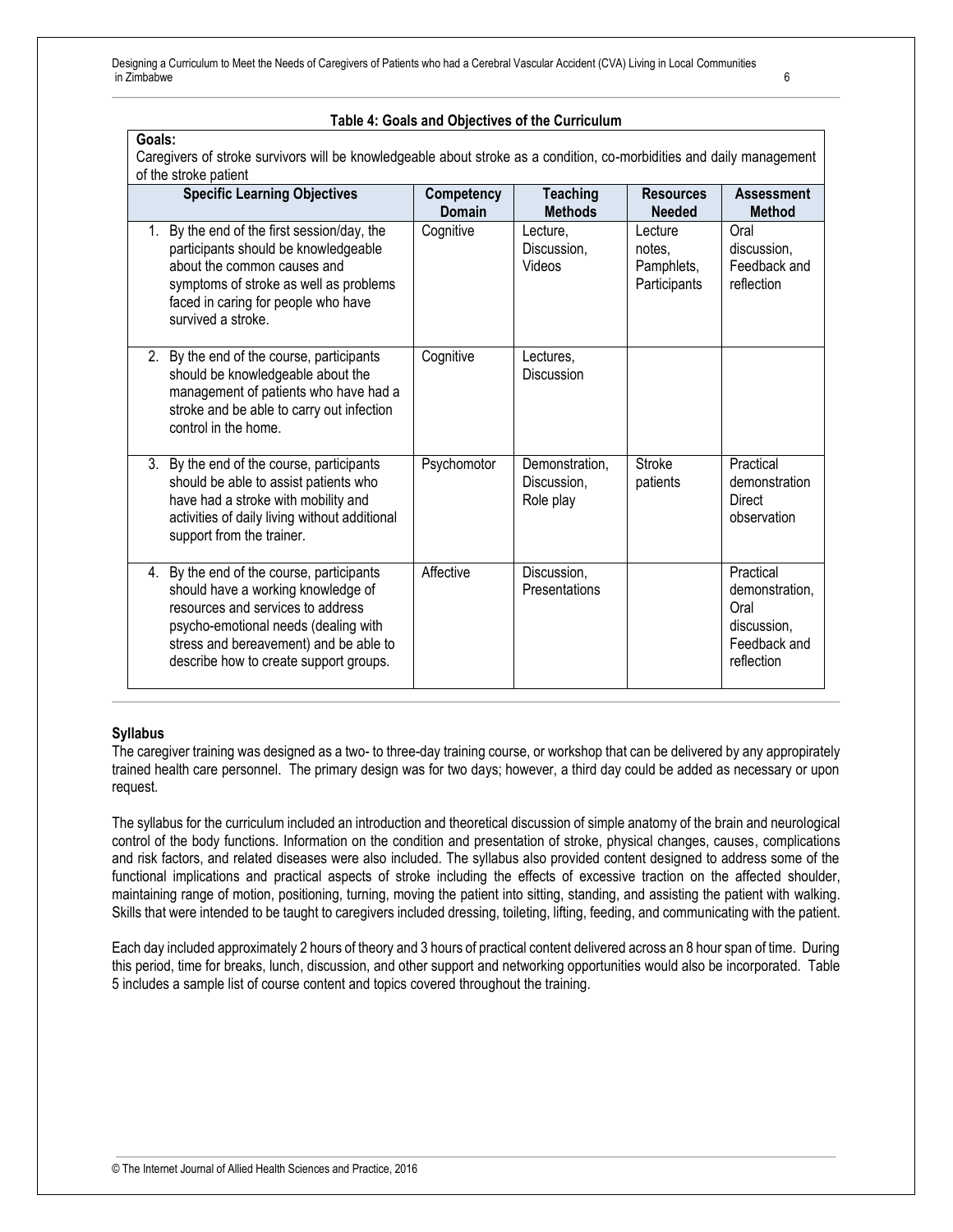| <b>Table 5: Content in Curriculum</b>                                 |                                                                                                                                                                                                                                                                                                                           |  |
|-----------------------------------------------------------------------|---------------------------------------------------------------------------------------------------------------------------------------------------------------------------------------------------------------------------------------------------------------------------------------------------------------------------|--|
| <b>Topic</b>                                                          | <b>Notes To Assist With Topic Development</b>                                                                                                                                                                                                                                                                             |  |
| Stroke as a disease                                                   | What is stroke? What are the causes of stroke? How does stroke<br>present? How is the diagnosis made? What is the prognosis?                                                                                                                                                                                              |  |
| Identification                                                        | Use of appropriate evaluation procedures to assess psychological<br>and physical state of patients. Accurate identification of the patient's<br>immediate and potential problems. Identifying the most urgent<br>primary problems.                                                                                        |  |
| Problems faced by patients                                            | These range from sudden change in body image, immobility,<br>dependence on others for activities of daily living, and care and<br>personality changes. Also includes fears of loss of self and income<br>and insecurities.                                                                                                |  |
| Problems faced by caregivers                                          | Sudden changes from being thrust into caregiver role. Patient<br>dependent on caregiver.                                                                                                                                                                                                                                  |  |
| Complications and prevention of stroke                                | Changes in motor and sensory problems. Secondary issues from<br>immobility in cardio-respiratory and musculoskeletal systems. Issues<br>with urinary system, particularly incontinence                                                                                                                                    |  |
| Progression time frames                                               | Changes in status from flaccidity to spasticity; immobility to mobility<br>and recovery of lost function.                                                                                                                                                                                                                 |  |
| Co morbidities                                                        | Additional disease that may be found in stroke patients such as HIV,<br>tuberculosis hypertension and diabetes mellitus.                                                                                                                                                                                                  |  |
| Infection control                                                     | Use of gloves and disinfectants to minimize exposure to HIV and<br>other potential infections.                                                                                                                                                                                                                            |  |
| Handling of stroke patients                                           | Handling and training for positioning, preventing shoulder-hand<br>syndrome and shoulder subluxations.                                                                                                                                                                                                                    |  |
| Activities of daily living                                            | Teach feeding, bathing, toileting and alternatives to assist with<br>dressing and any other personal activities of daily living.                                                                                                                                                                                          |  |
| Lifting and transfers                                                 | Different methods of lifting stroke patients. Use of one man method<br>as well as methods for patients who are completely dependent. Help<br>with facilitation of mobility and transfers as well as correct application<br>of lifting and transferring techniques for safety reasons.                                     |  |
| Treatment                                                             | Devising a plan of care for treatment that includes an appropriate<br>progression and post-discharge programme of management.<br>Recognition of contraindications and precautions for treatment,<br>delivery of effective treatment and progression based on regularly<br>scheduled evaluation of the patient's progress. |  |
| Communication                                                         | Tailored to the needs of each individual with identification and referral<br>to appropriate resource persons or sources within the hospital and<br>community.                                                                                                                                                             |  |
| Role of different departments and of the<br>community in patient care | Establishment of appropriate relationships with the patient and other<br>caregivers and members of the health care team.                                                                                                                                                                                                  |  |

#### **Methods/ Strategies of Teaching**

The curriculum was intended to be delivered using a variety of teaching methods and strategies in order to best engage the learners in the content within the cognitive, affective, and psychomotor domains. This paper is not intended to expand upon reasons for, or execution of, various teaching methods, but several of these strategies are included in Table 3. Some of the methods or strategies include:

- Use of lectures and discussions during the sessions to present theoretical information and more dense content
- Use of handouts with pictures to reinforce theory and provide reminders for psychomotor skills (eg, assistance to transfer)
- Use of practical demonstrations with patients who have had a stroke
- Use of feedback and reflection during and between sessions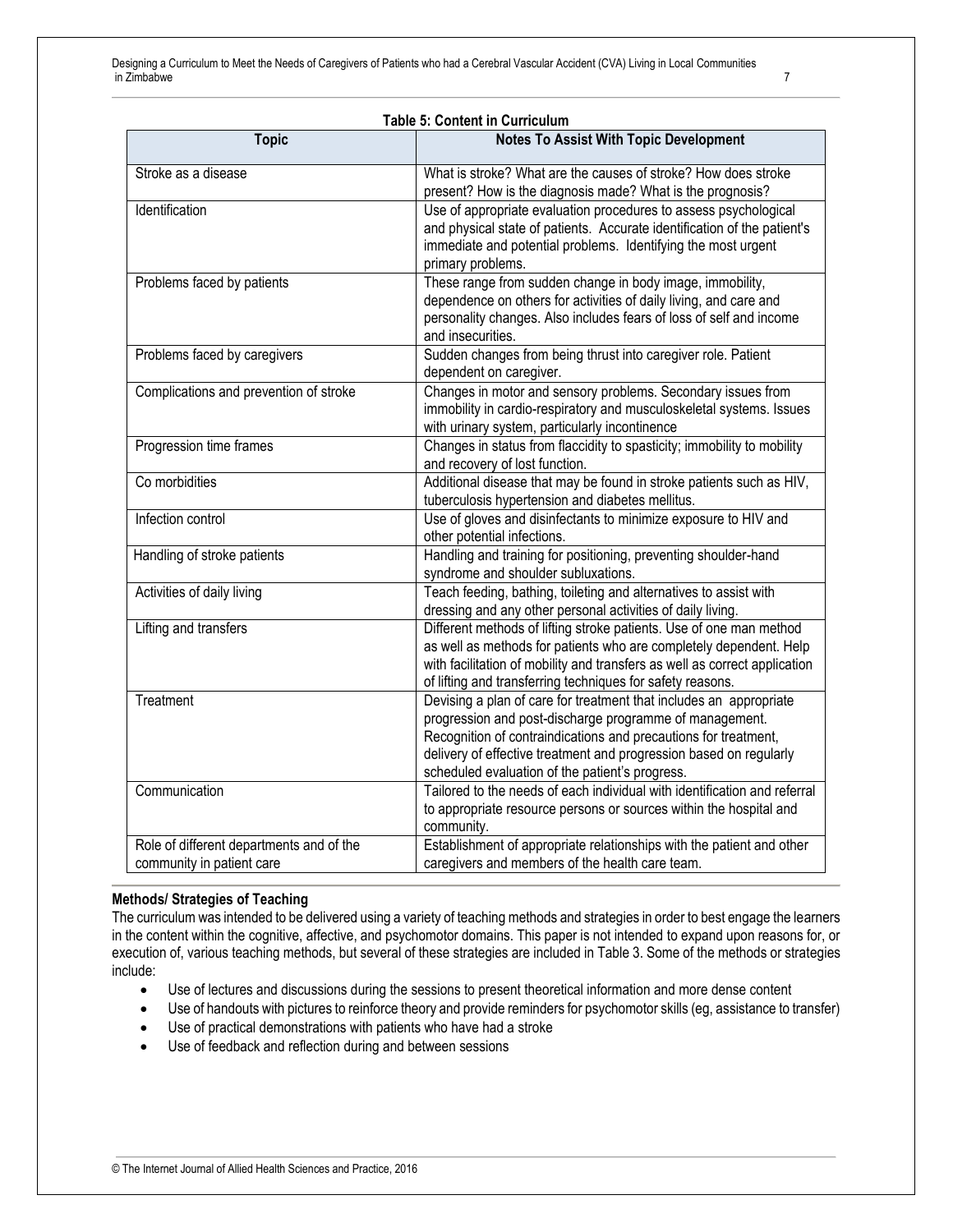#### **Curriculum Evaluation**

The participants' performance was assessed by the course instructor on completion of the training program. Performance was measured to determine gains in knowledge and skills with the intent of improving their ability to care for a patient following a stroke. The specific tools that were used for this process have not yet been fully developed, but Table 6 identifies a list of competencies that have been considered as part of the expected learning process for the caregivers.

#### **Table 6: Caregivers are expected to:**

- 1) Identify problems that stroke patients may have
- 2) Assist with activity limitations (rolling, coming up from lying to sitting, coming up from sitting to standing, transfers from bed to chair, to floor, to wheelchair to toilet seat, etc.) and participation restrictions (socialization and work related activities) of the patients.
- 3) Identify adverse health/medical reactions or co-morbid conditions that may need referral for further management (development of pressure sores, elevated blood sugar and blood pressure).
- 4) Prevent secondary complications of immobility (pressure sores, contractures, muscle weakness and respiratory and urinary tract infections) by doing passive movements, and assisting with turning patients, sitting up, standing and walking patient.
- 5) Provide suggestions to address problems with incontinence.
- 6) Provide suggestions to address nutritional problems.
- 7) Assist with activities of daily living (bathing, dressing, feeding, or toileting).
- 8) Safely lift and move a patient (one man lift, two men lift and using draw sheets).
- 9) Check for adverse health reactions to mobility and transfers, such as hypotension.
- 10) Use infection control methods (wearing protective clothing, sterilizing equipment and use of sterilizing solutions).

There is also a process for evaluation of the curriculum developed around the following key evaluation questions:

- To what extent did the caregivers master the curricular objectives and thus improve in their ability to care for patients following a stroke?
- Were caregivers satisfied that the training was a good use of their time?
- Were caregivers knowledgeable about stroke and management of the patient with this condition after the training?
- To what extent did the trainers (instructors) follow the goals and objectives of the training (measure of fidelity)?

Evaluation methods included a survey with caregivers conducted two weeks after the training to evaluate course satisfaction and an assess mastery of course objectives. Physiotherapy departmental statistics will also be analyzed to determine any change in the need for health care services by patients who had a stroke when their caregivers had participated in training. These results are not yet available and analyzed but will be used for curriculum evaluation and revision of the curriculum and teaching methods.

#### **DISCUSSION AND CONCLUSION**

This curriculum was developed with the express intent of meeting the needs of caregivers who were thrust into the role of caring for a family member, friend, or community member who had a stroke. Rehabilitation healthcare providers, and more specifically physiotherapists, had identified that the caregivers were unprepared for this role. The additional burden of suddenly becoming a caregiver appeared to cause significant stress on both the caregivers and the patients who needed the additional assistance and care. Given these attributes, the limited resources in many areas of Zimbabwe, and the distances required for travel to appointments and to access services, the idea around developing a curriculum that would provide training became a priority. However, before proceeding with curriculum development, the primary author conducted a needs assessment to further identify and clarify the most relevant and important areas of focus for the caregivers and patients. This needs assessment served as the framework for the development of the curriculum, the syllabus and teaching methods and the evaluation plan.

The curriculum was designed around the areas of greatest need as identified in the needs assessment and included foundational knowledge and psychomotor skills for caregivers. Areas of knowledge addressed simple anatomy of the brain and neurological control of the body functions. Information on the condition and presentation of stroke, physical changes, causes, complications and risk factors, and related diseases were also included. Psychomotor skills taught to caregivers included dressing, toileting, lifting, feeding, and communicating with the patient. There was also intent to address some of the functional implications and practical aspects of stroke including excessive traction on the affected shoulder, maintaining range of motion, positioning, turning, moving the patient into sitting, standing, and assisting the patient with walking. While there was a curriculum evaluation plan, the project has not progressed to that point. Once the curriculum is implemented, reviewed and evaluated, then evaluation data can be used to make modifications necessary to better meet intended goals and outcomes.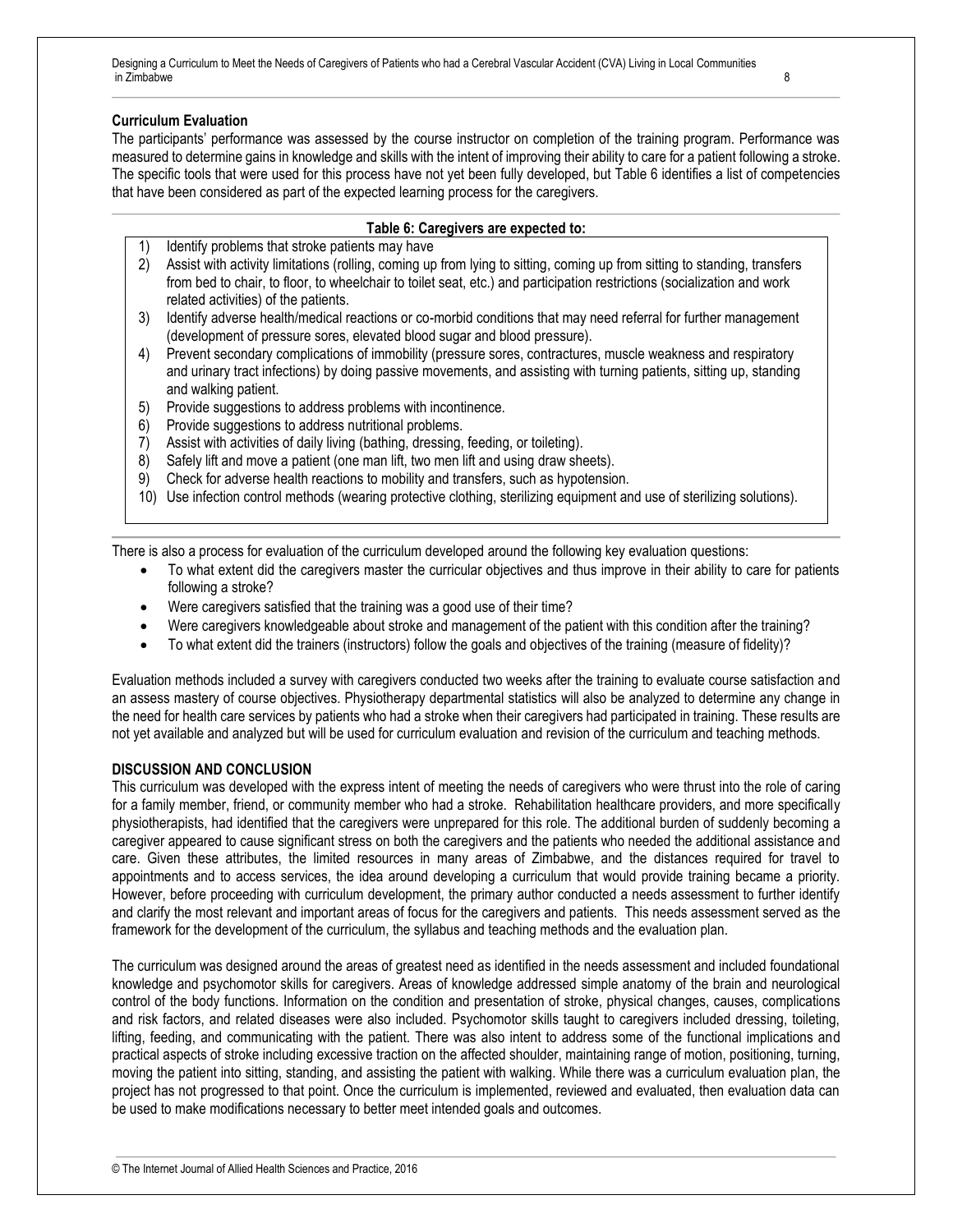Although the curriculum was specific to Zimbabwe, the Kern curriculum development model can be a useful process for other allied health curriculum development projects and for identification of content. In addition, this curriculum designed to support the roles and responsibilities of caregivers who serve individuals who have had a stroke can be modified for use in other countries and potentially for different, but similar, diagnoses or conditions where the patient needs ongoing assistance with activities of daily living and typical routines, along with mobility in the home and community settings. Clearly the situation in Zimbabwe is not entirely unique to other countries, particularly when resources or travel may be factors affecting patient care and service delivery.

#### **References**

- 1. Matenga J, Kitai I, Levy L. Strokes among black people in Harare, Zimbabwe: Results of computed tomography and associated risk factors. *BMJ (Clin Res Ed.)*. 1986 Jun*;*292(6536):1649-51. [PMID 3087559]
- 2. Matenga J. Stroke incidence rates among black residents of Harare. A prospective community based study. *S Afr Med J.*  1997;87(5):606-9. [PMID 9254819]
- 3. World health rankings. Health profile: Zimbabwe. WHO, 2011. Available at: [http://www.worldlifeexpectancy.com/country](http://www.worldlifeexpectancy.com/country-health-profile/Zimbabwe)[health-profile/Zimbabwe](http://www.worldlifeexpectancy.com/country-health-profile/Zimbabwe) Accessed June 19, 2015.
- 4. Han B, Haley WE. Family caregiving for patients with stroke: Review and analysis. *Stroke*. 1999;30(7):1478-85. [PMID 10390326]
- 5. Anderson C, Mhurchu CN, Rubenach S, Clark M, Spencer C, Winsor A. Home or hospital for stroke rehabilitation? Results of a randomized controlled trial: II: Cost minimization analysis at 6 months. *Stroke.* 2000;31(5):1032-7. [PMID 10797162]
- 6. Anderson CS, Linto J, Stewart-Wynne EG. A population-based assessment of the impact and burden of caregiving for longterm stroke survivors. *Stroke*. 1995;26(5):843-9. [PMID 7740578]
- 7. Kalra L, Evans A, Perez I, Melbourn A, Patel A, Knapp M, Donaldson N. Training carers of stroke patients: randomised controlled trial. *B M J*. 2004;328(7448):1099. [PMID 15130977]
- 8. Singh D, Chaudoir SR, Escobar MC, Kalichman S. Stigma, burden, social support, and willingness to care among cares of PLWHA in home-based care in South Africa. *AIDS Care*. 2011;23(7):839-45. [PMID 21400316]
- 9. Legg LA, Quinn TJ, Mahmood F, Weir CJ, Tierney J, Stott DJ, Smith LN, Langhorne P. Nonpharmacological interventions for caregivers of stroke survivors. *Cochrane Database Syst Rev.* 2011;5(10):CD008179. [PMID 21975778]
- 10. Forster A, Dickerson J, Melbourn A, Steadman J, Wittink M, Young J, Kalra L, Farrin A, TRACS trial collaboration. The development and implementation of the structured training programme for caregivers of inpatients after stroke (TRACS) intervention: the London Stroke Carers Training Course. *Clin Rehabil*. 2015;29(3):211-20. [PMID 25057000]
- 11. Kern DE, Thomas PA, Howard D, et al. Curriculum Development for Medical Education: A Six-step Approach. Baltimore (MD): Johns Hopkins University Press; 1998.
- 12. Kersten P, McLellan L, George S, Smith JA. The Southampton Needs Assessment Questionnaire (SNAQ): A valid tool for assessing the rehabilitation needs of disabled people. *Clinl Rehabil*. 2000;14(6):641-50. [PMID 11128740]
- 13. Bakas T, Austin JK, Okonkwo KF, Lewis RR, Chadwick L. Needs, concerns, strategies, and advice of stroke caregivers the first 6 months after discharge. *J Neurosci Nurs*. 2002;34(5):242-51. [PMID 12391740]
- 14. Ruggeri M, Lasalvia A, Dall'agnola R, van Wijngaarden B, Knudsen HC, Leese M, Gaite L, Tansella M. Development, internal consistency and reliability of the Verona Service Satisfaction Scale-European Version EPSILON Study 7. European Psychiatric Services: Inputs linked to outcome domains and needs. *Br J Psychiatry Suppl*. 2000;177(39):s41-8. [PMID 10945077]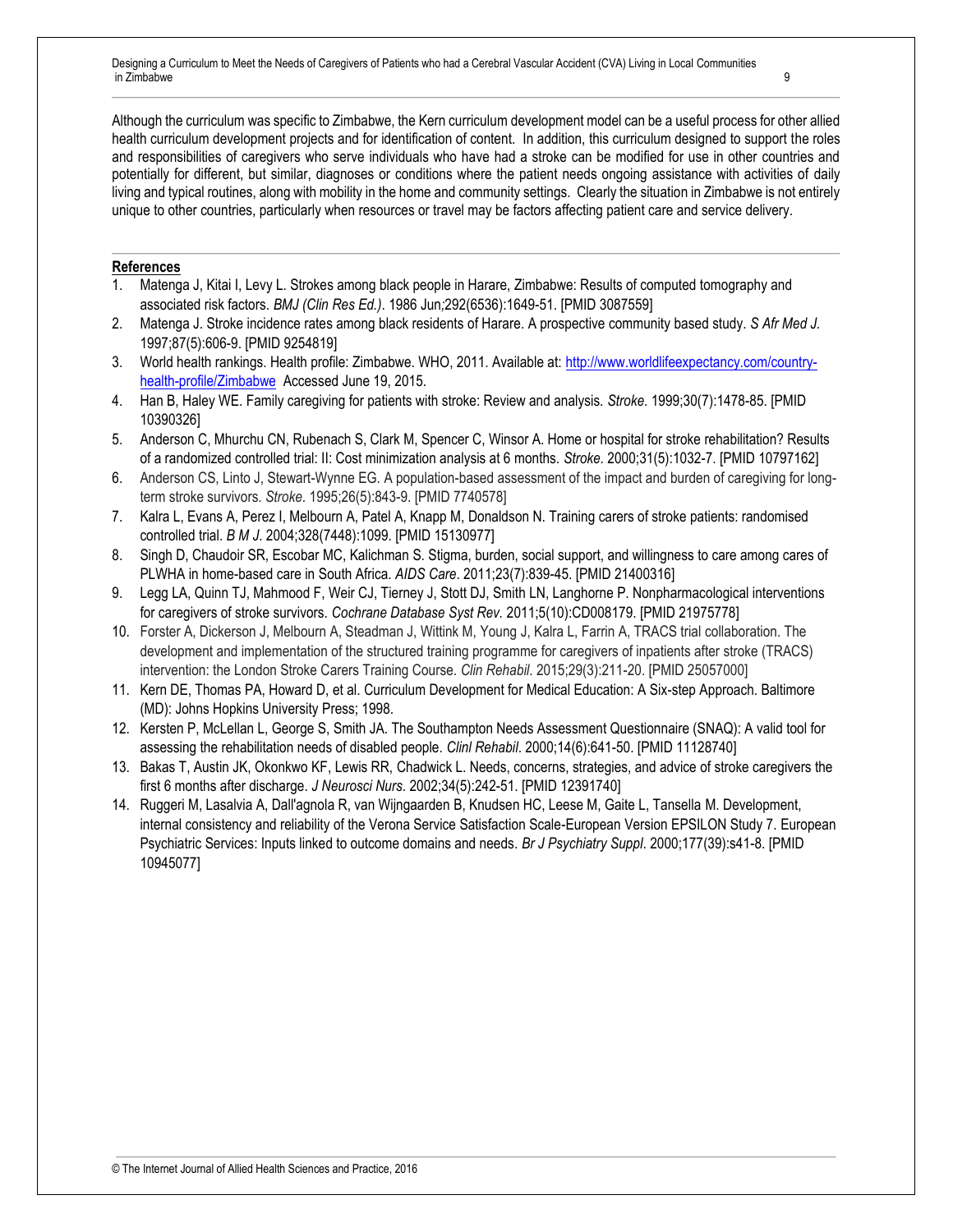#### **Appendix A: Questionnaires STROKE PATIENT QUESTIONNAIRE**

Please answer every question and as truthful as possible.

| Section A: Demographic data            |                        |  |
|----------------------------------------|------------------------|--|
| How old are you?                       | 18-44                  |  |
|                                        | 45-65                  |  |
|                                        | $65+$                  |  |
| What is your gender?                   | Male                   |  |
|                                        | Female                 |  |
| What is your marital status?           | Married                |  |
|                                        | Divorced/ separate     |  |
|                                        | Widowed                |  |
|                                        | Single                 |  |
| What is your occupational status?      | Employed               |  |
|                                        | Unemployed             |  |
|                                        | Self-employed          |  |
|                                        | Retired                |  |
|                                        | On sick leave          |  |
| What is your education level?          | Primary                |  |
|                                        | Secondary              |  |
|                                        | Tertiary               |  |
| Where are you staying?                 | My own house           |  |
|                                        | Lodging                |  |
|                                        | Staying with relatives |  |
| Which mode of transport are you using? | Private car            |  |
|                                        | Public transport       |  |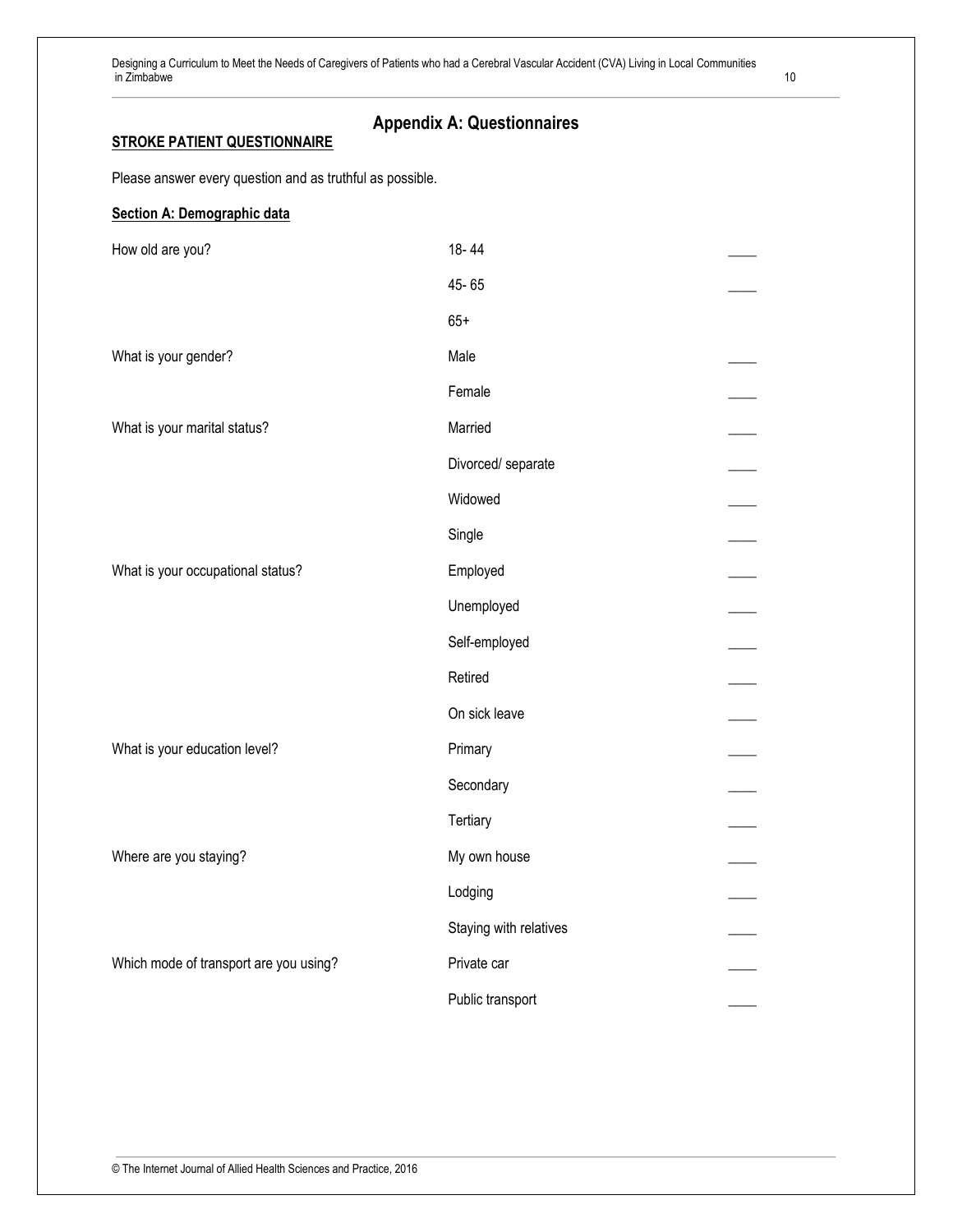| How are you paying your bills?              | Cash                 |  |
|---------------------------------------------|----------------------|--|
|                                             | Medical aid          |  |
|                                             | Social welfare       |  |
|                                             | Other                |  |
|                                             |                      |  |
| <b>Medical History.</b>                     |                      |  |
| When did you have the stroke?               | 3 months ago         |  |
|                                             | 6 months ago         |  |
|                                             | 1 year ago           |  |
|                                             | More than 1 year ago |  |
| What time did you have the stroke?          | During the night     |  |
|                                             | During the day       |  |
|                                             |                      |  |
| How did the symptoms appear?                | Suddenly/fast        |  |
|                                             | Slowly               |  |
| Were you aware of what was happening?       | Yes                  |  |
|                                             | No                   |  |
| If no, after how long did you become aware? | Less than 1 week     |  |
|                                             | 1 week               |  |
|                                             | More than 2 weeks    |  |
| Which side has been affected?               | Left                 |  |
|                                             | Right                |  |
|                                             | Both                 |  |
| How many strokes have you had?              | One                  |  |
|                                             | Two                  |  |
|                                             | Three +              |  |
|                                             |                      |  |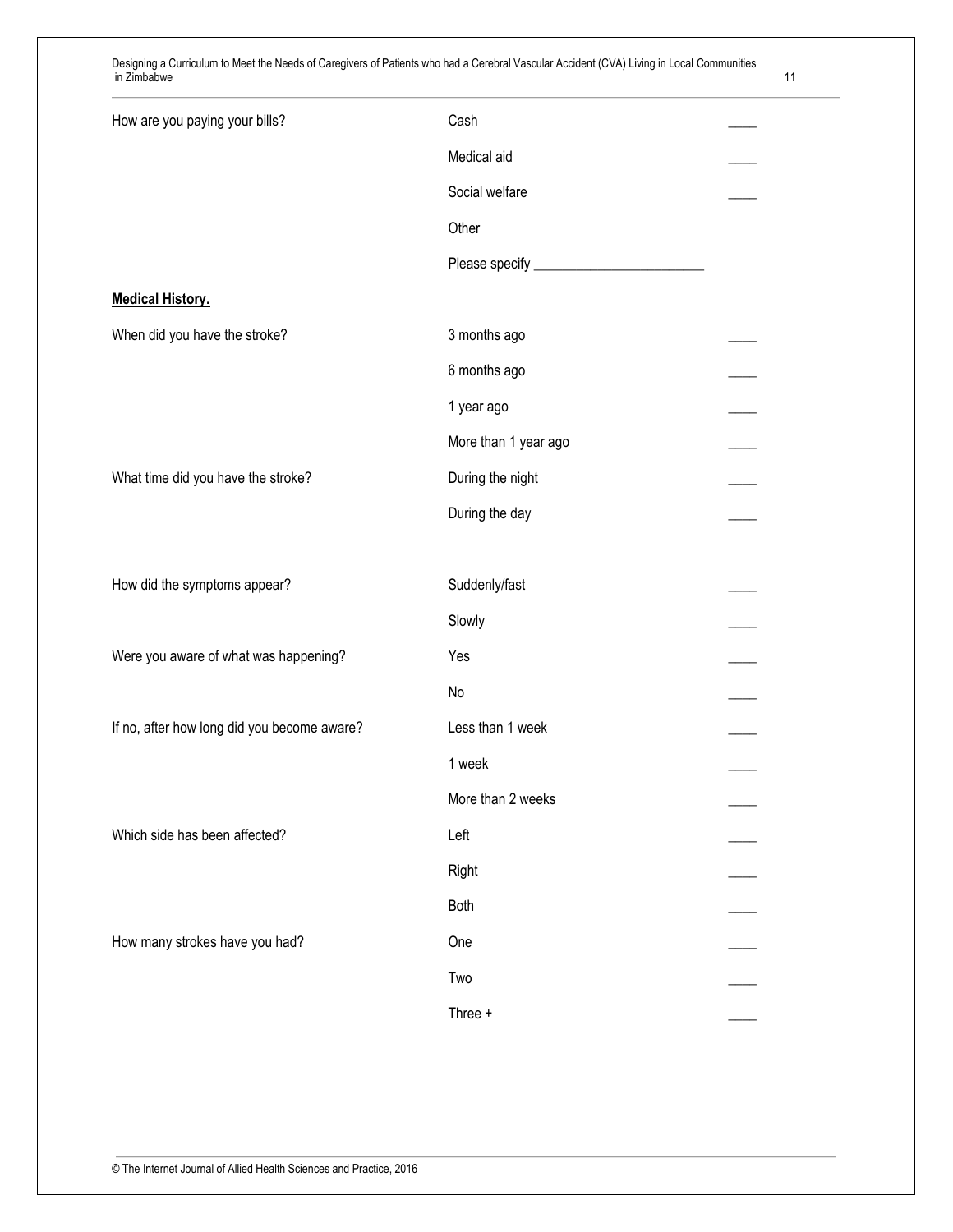| What is the length of time since you had a stroke? | 3-6 months                    |  |
|----------------------------------------------------|-------------------------------|--|
|                                                    | 6-9 months                    |  |
|                                                    | 9-12 months                   |  |
|                                                    | 12+ month                     |  |
| Are you on any medication?                         | No                            |  |
|                                                    | Yes                           |  |
|                                                    | Please specify ______________ |  |
| How long have you been seen by a physiotherapist?  | Less than 3 months            |  |
|                                                    | 3-6 months                    |  |
|                                                    | 6-9 months                    |  |
|                                                    | 9-12 months                   |  |
|                                                    | 12+ months                    |  |
| How often are you seen?                            | Once a month                  |  |
|                                                    | Once in two weeks             |  |
|                                                    | Once a week                   |  |
|                                                    | More than once a week         |  |
|                                                    |                               |  |
| Are you able to come to all appointments?          | Yes                           |  |
|                                                    | No                            |  |
| If no, why can you not come?                       | Money problems                |  |
|                                                    | Transport problems            |  |
|                                                    | Physiotherapy does not help   |  |
|                                                    | Other                         |  |
|                                                    |                               |  |
|                                                    |                               |  |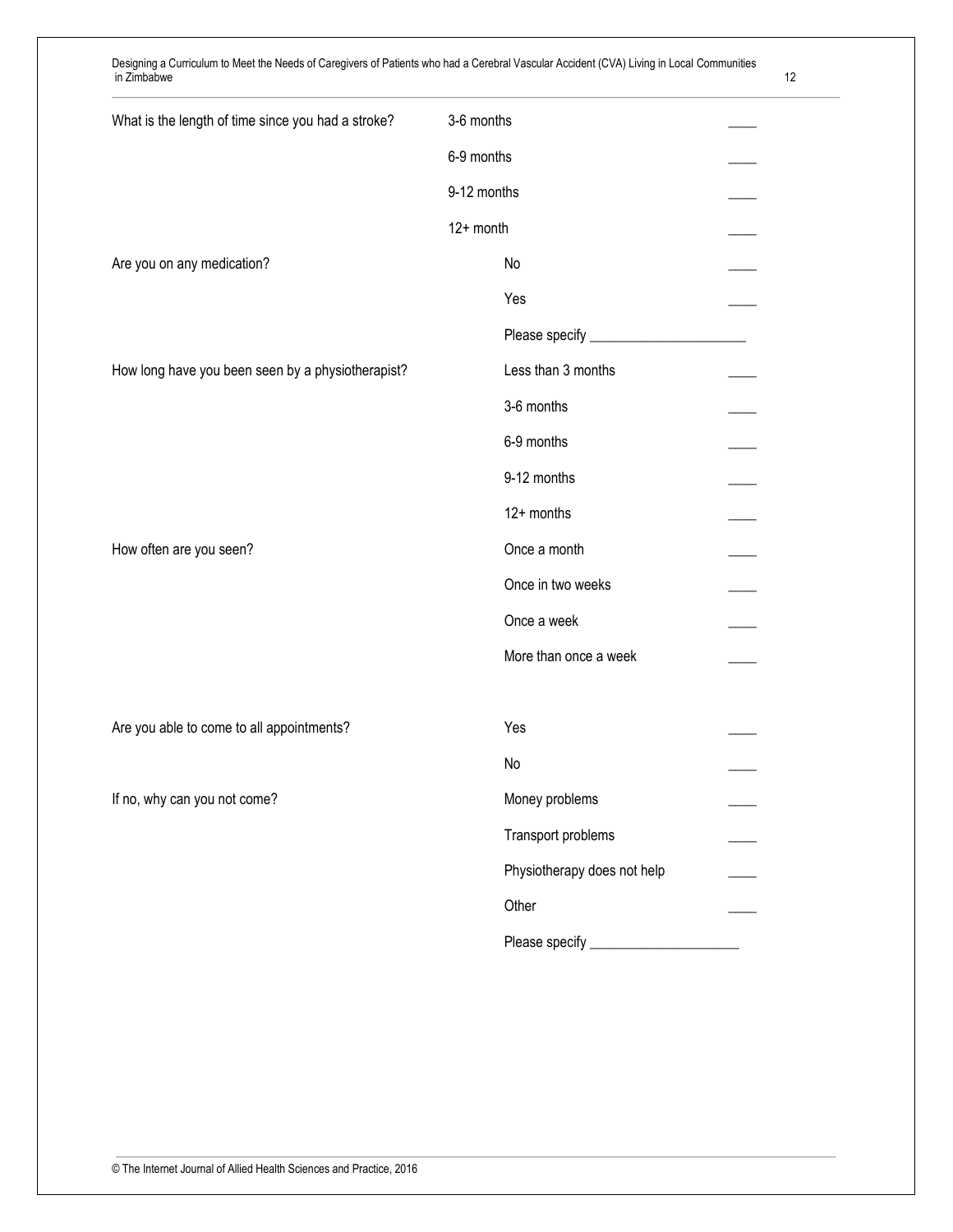| Who else is seeing you besides a physiotherapist? | Doctor                 |  |
|---------------------------------------------------|------------------------|--|
|                                                   | Occupational therapist |  |
|                                                   | Psychologist           |  |

Speech therapist \_\_\_\_

Spiritual healer

Traditional healer \_\_\_\_

Please specify

Counselor \_\_\_\_

Other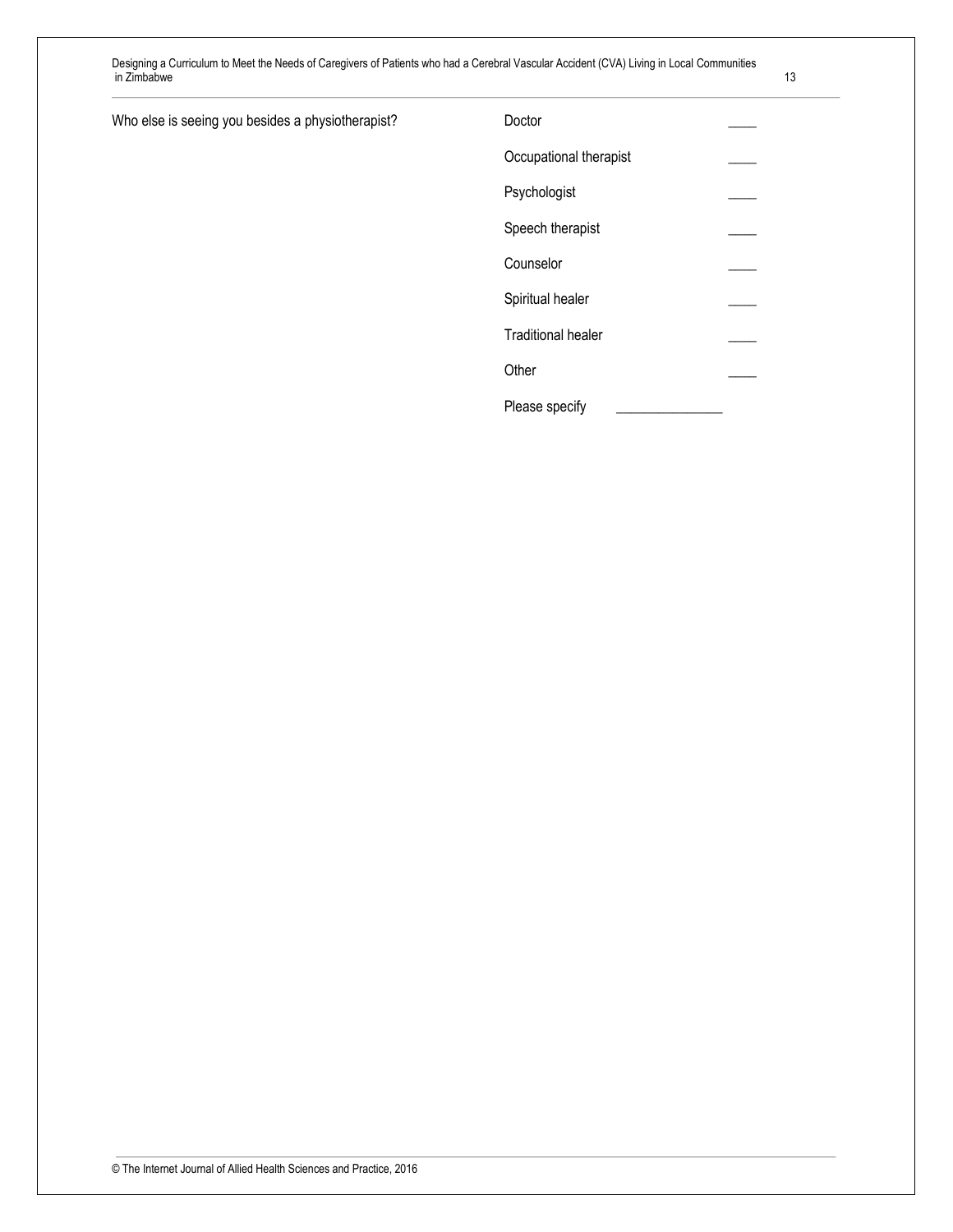#### **Section B: Need for physiotherapy services**

Please answer truthfully by ticking the box with a statement that applies to your needs.

| 1.  |                                                                             | I need more information about:                                                     |  |  |
|-----|-----------------------------------------------------------------------------|------------------------------------------------------------------------------------|--|--|
|     | a)                                                                          | The first signs of stroke.                                                         |  |  |
|     | b)                                                                          | Lifestyle changes after stroke like eating habits, stopping smoking                |  |  |
|     | c)                                                                          | Risk factors of stroke like high blood pressure                                    |  |  |
|     | d)                                                                          | Medications I am taking                                                            |  |  |
|     | e)                                                                          | My condition                                                                       |  |  |
|     | f)                                                                          | How to manage specific problems like pain                                          |  |  |
|     | g)                                                                          | Which health professionals to call for help and advice.                            |  |  |
| 2.  |                                                                             | I need help with keeping socially active like going out with family and friends.   |  |  |
| 3.  |                                                                             | I need help with communicating with my caregiver so that we understand each other. |  |  |
| 4.  | I need help with taking my medications on time.                             |                                                                                    |  |  |
| 5.  |                                                                             | I need help with doing the exercises I have been given.                            |  |  |
| 6.  |                                                                             | I need help with learning how to walk, transfer to wheelchair                      |  |  |
| 7.  |                                                                             | I need assistance with bathing, dressing and going to the bathroom.                |  |  |
| 8.  |                                                                             | I need assistance on how to get money for my health care bills.                    |  |  |
| 9.  |                                                                             | I need help with going to different places when using public transport.            |  |  |
| 10. | I need help finding someone to care for me when my usual caregiver is away. |                                                                                    |  |  |
| 11. |                                                                             | I need help in finding the best way to ask family and friends to care for me.      |  |  |
| 12. |                                                                             | I would like some changes to be made to the house so that I can move freely.       |  |  |
|     |                                                                             | 13. I need help with sexual issues.                                                |  |  |
|     |                                                                             | 14. I would like to be seen more often by the physiotherapist.                     |  |  |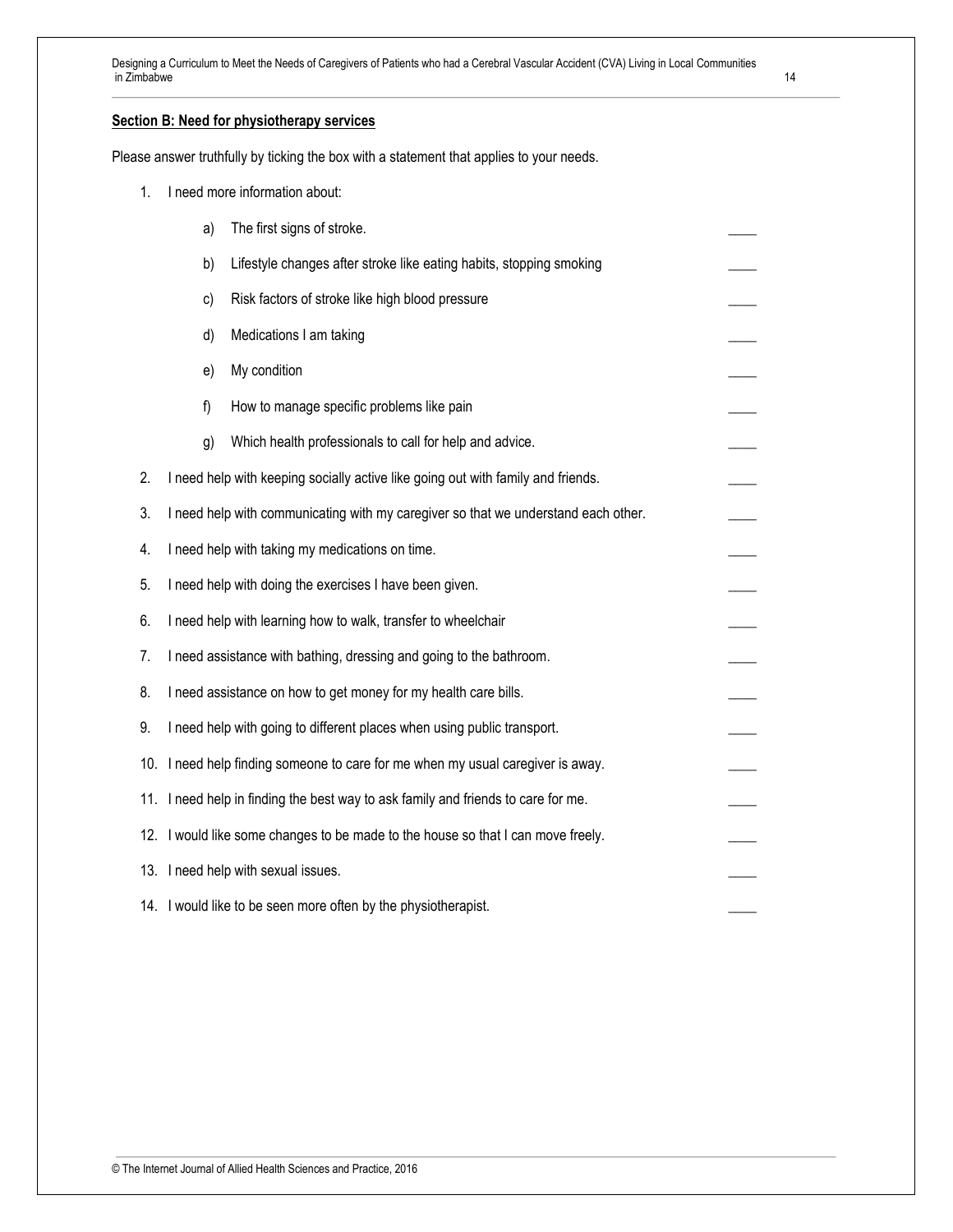#### **CAREGIVER QUESTIONNAIRE**

Please answer every question and as truthful as possible.

### **Section A: Demographic data**

| How old are you?                          | 18-44                           |  |
|-------------------------------------------|---------------------------------|--|
|                                           | 45-65                           |  |
|                                           | $65+$                           |  |
| What is your gender?                      | Male                            |  |
|                                           | Female                          |  |
| What is your marital status?              | Married                         |  |
|                                           | Divorced/ separated             |  |
|                                           | Widowed                         |  |
|                                           | Single                          |  |
| What is your occupation?                  | Employed                        |  |
|                                           | Unemployed                      |  |
|                                           | Self-employed                   |  |
|                                           | Retired                         |  |
|                                           | Stopped to take care of patient |  |
| What is your education level?             | Primary                         |  |
|                                           | Secondary                       |  |
|                                           | Tertiary                        |  |
| What is your relationship to the patient? | Spouse                          |  |
|                                           | Child                           |  |
|                                           | Paid helper                     |  |
|                                           | Relative                        |  |
| Which mode of transport are you using?    | Private car                     |  |
|                                           | Public transport                |  |
|                                           |                                 |  |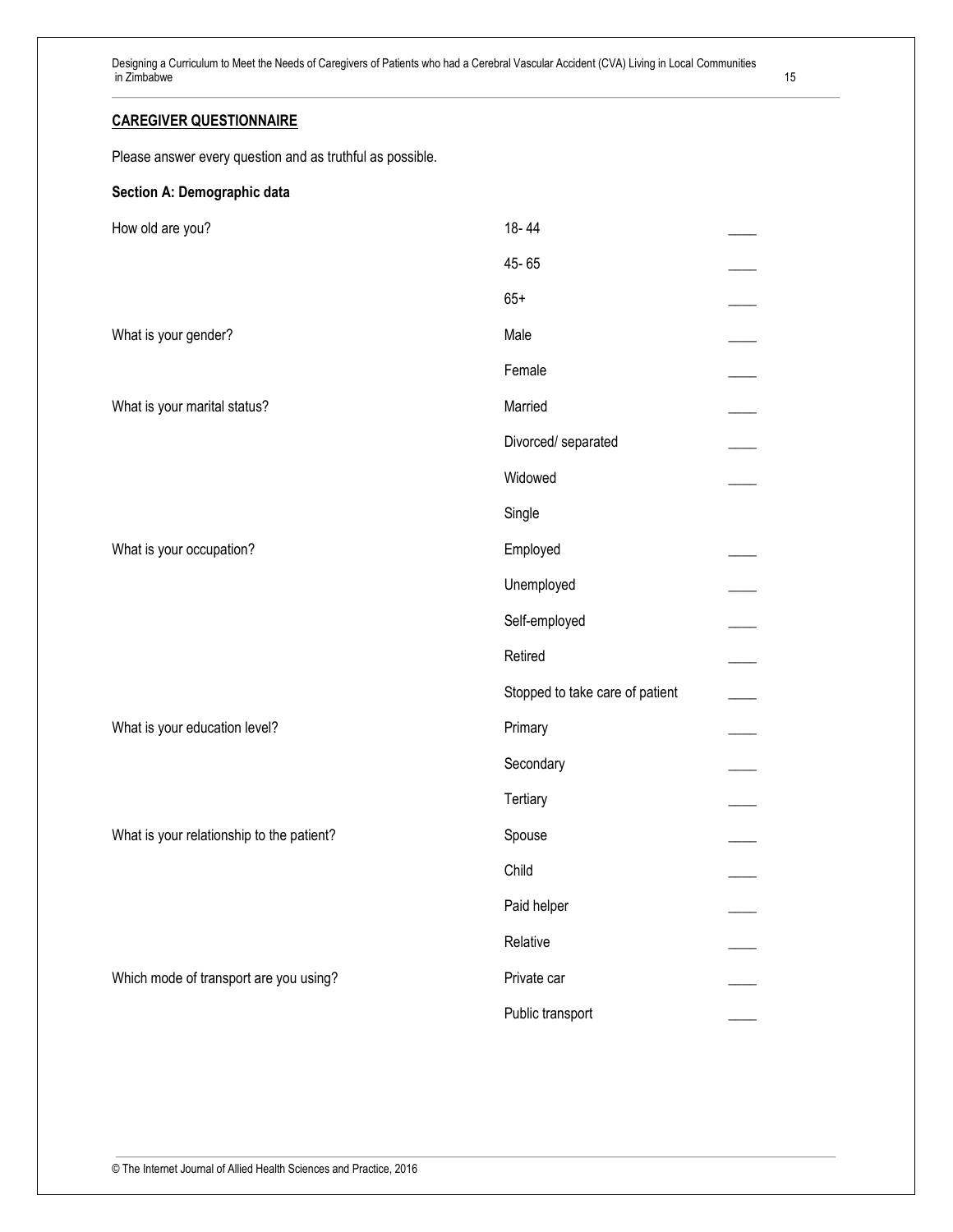| How are you paying the patient's bills?                     | Cash                        |  |
|-------------------------------------------------------------|-----------------------------|--|
|                                                             | Medical aid                 |  |
|                                                             | Social welfare              |  |
|                                                             | Other                       |  |
|                                                             |                             |  |
| How long has the patient been seen by a physiotherapist?    | Less than 3 months          |  |
|                                                             | 3-6 months                  |  |
|                                                             | 6-9 months                  |  |
|                                                             | 9-12 months                 |  |
|                                                             | 12+ months                  |  |
| How often is the patient seen?                              | Once a month                |  |
|                                                             | Once in two weeks           |  |
|                                                             | Once a week                 |  |
|                                                             | More than once a week       |  |
| Are you able to come for all appointments with the patient? | Yes                         |  |
|                                                             | No                          |  |
| If no, why can you not come?                                | Money problems              |  |
|                                                             | Transport problems          |  |
|                                                             | Physiotherapy does not help |  |
|                                                             | Other                       |  |
|                                                             |                             |  |
| How long have you been caregiver to this patient?           | Less than 3 months          |  |
|                                                             | 3-6 months                  |  |
|                                                             | 6-9 months                  |  |
|                                                             | 9-12 months                 |  |
|                                                             | 12+ months                  |  |
|                                                             |                             |  |

© The Internet Journal of Allied Health Sciences and Practice, 2016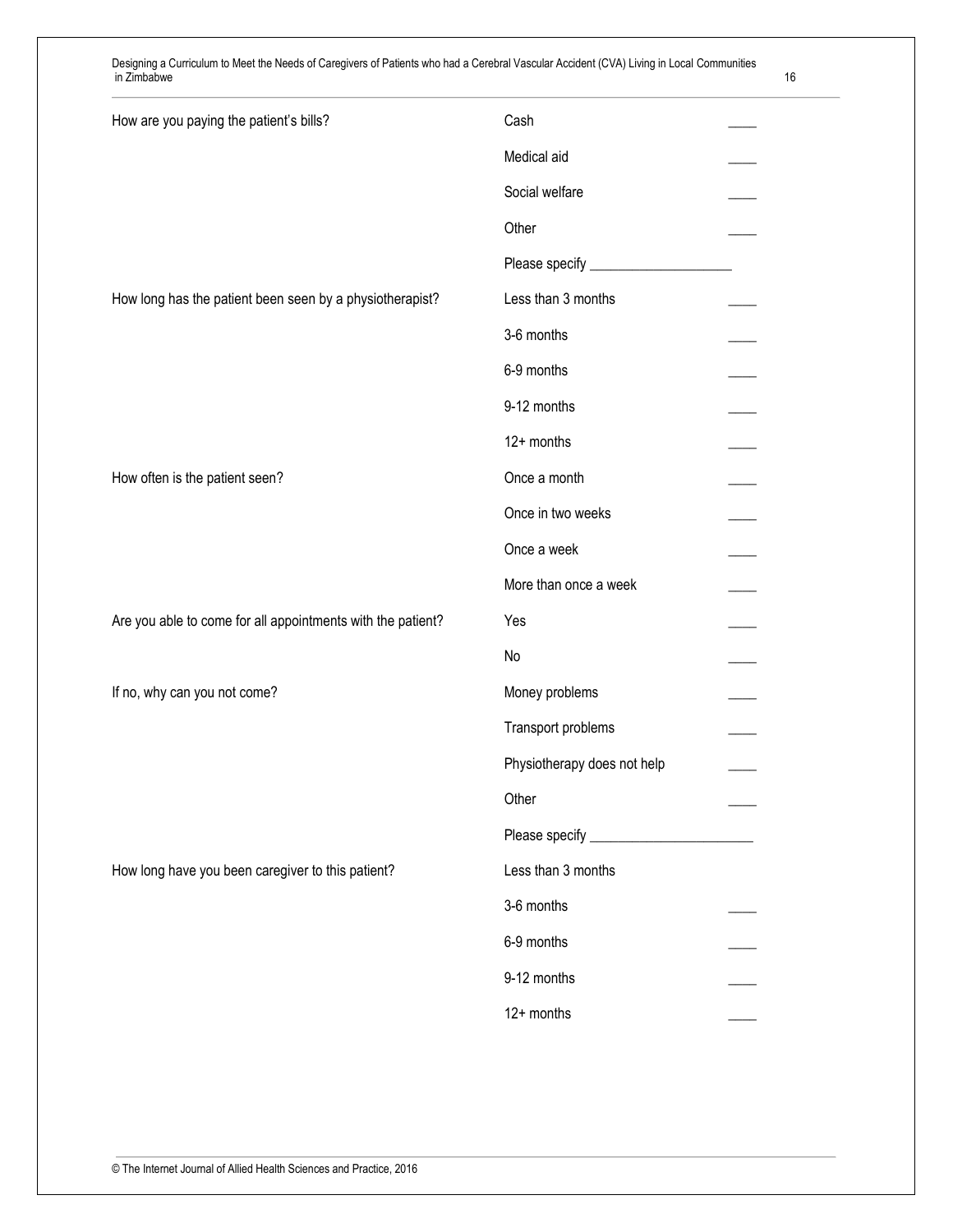|  |  | I<br>I |  |  |
|--|--|--------|--|--|
|  |  |        |  |  |
|  |  |        |  |  |

| Who else is seeing you besides a physiotherapist? |  | Doctor |
|---------------------------------------------------|--|--------|
|                                                   |  |        |

| Doctor                    |  |
|---------------------------|--|
| Occupational therapist    |  |
| Psychologist              |  |
| Speech therapist          |  |
| Counselor                 |  |
| Spiritual healer          |  |
| <b>Traditional healer</b> |  |
| Other                     |  |
| Please specify            |  |

© The Internet Journal of Allied Health Sciences and Practice, 2016